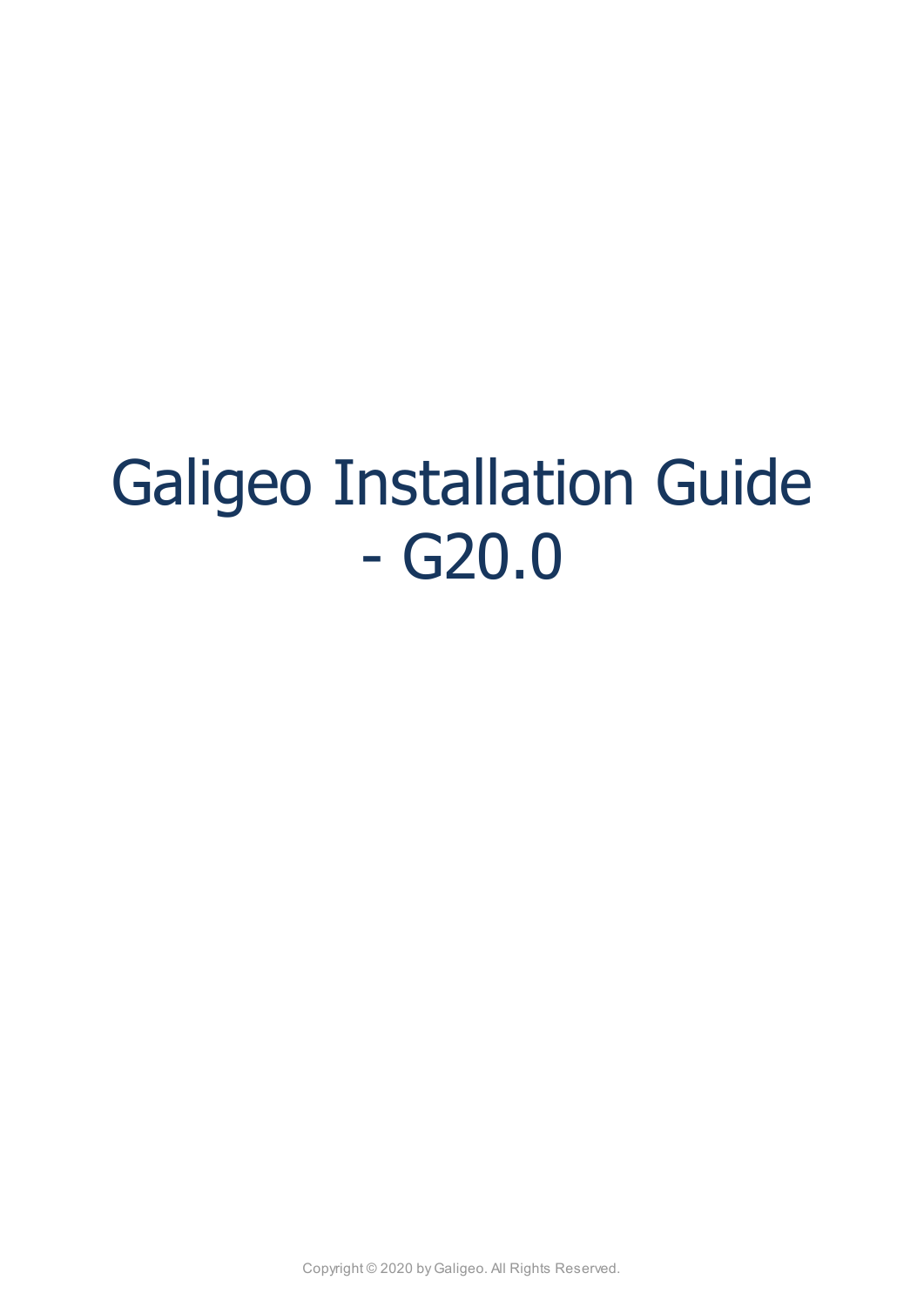# Table des matières

| 5  |
|----|
|    |
|    |
|    |
|    |
|    |
|    |
|    |
|    |
|    |
|    |
|    |
|    |
|    |
|    |
| 17 |
|    |
|    |
| 19 |
|    |
|    |
| 23 |
|    |
|    |
|    |
| 26 |
|    |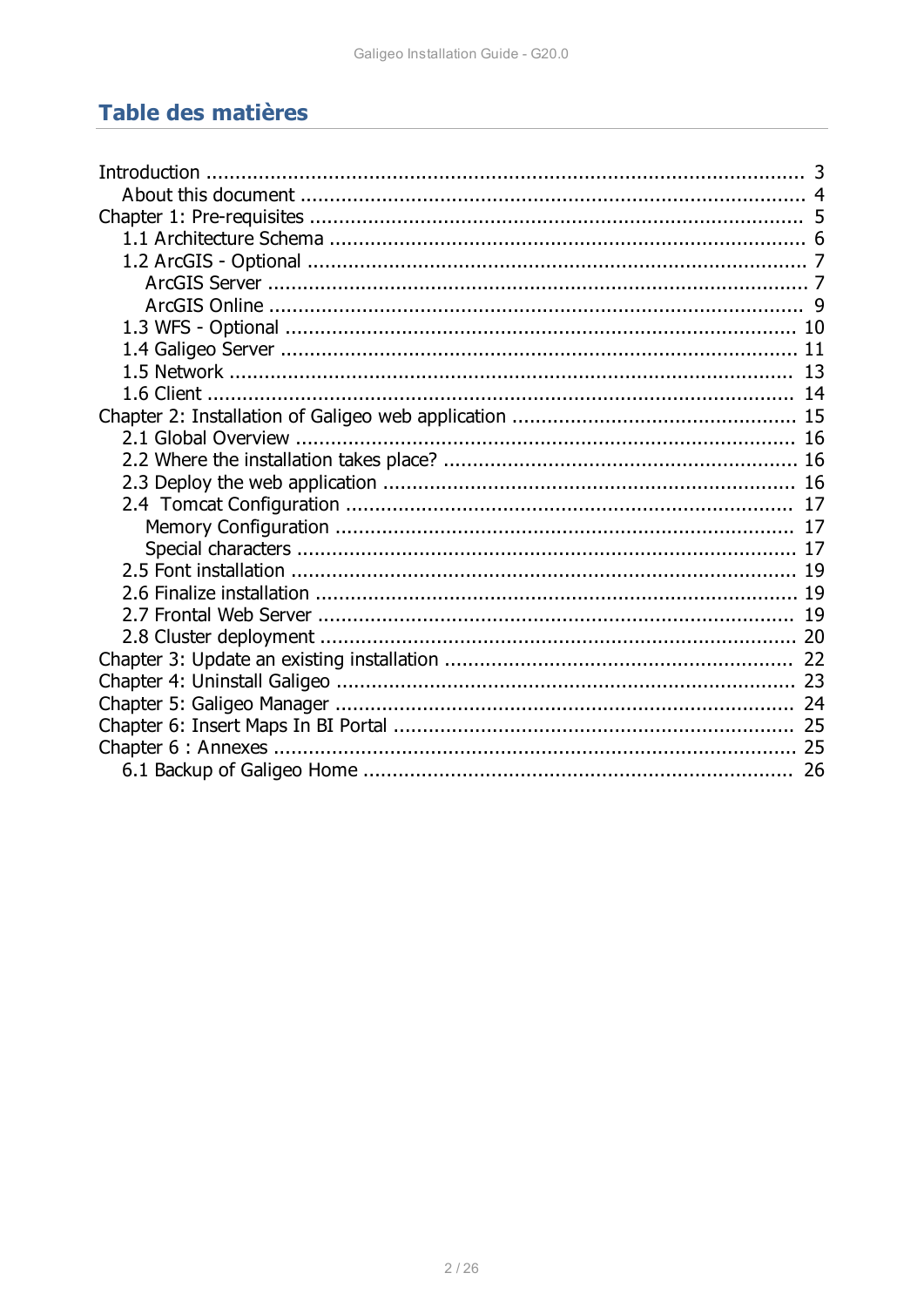# <span id="page-2-0"></span>**Introduction**

In this chapter:

Public concerned by this guide Document goal Reading conventions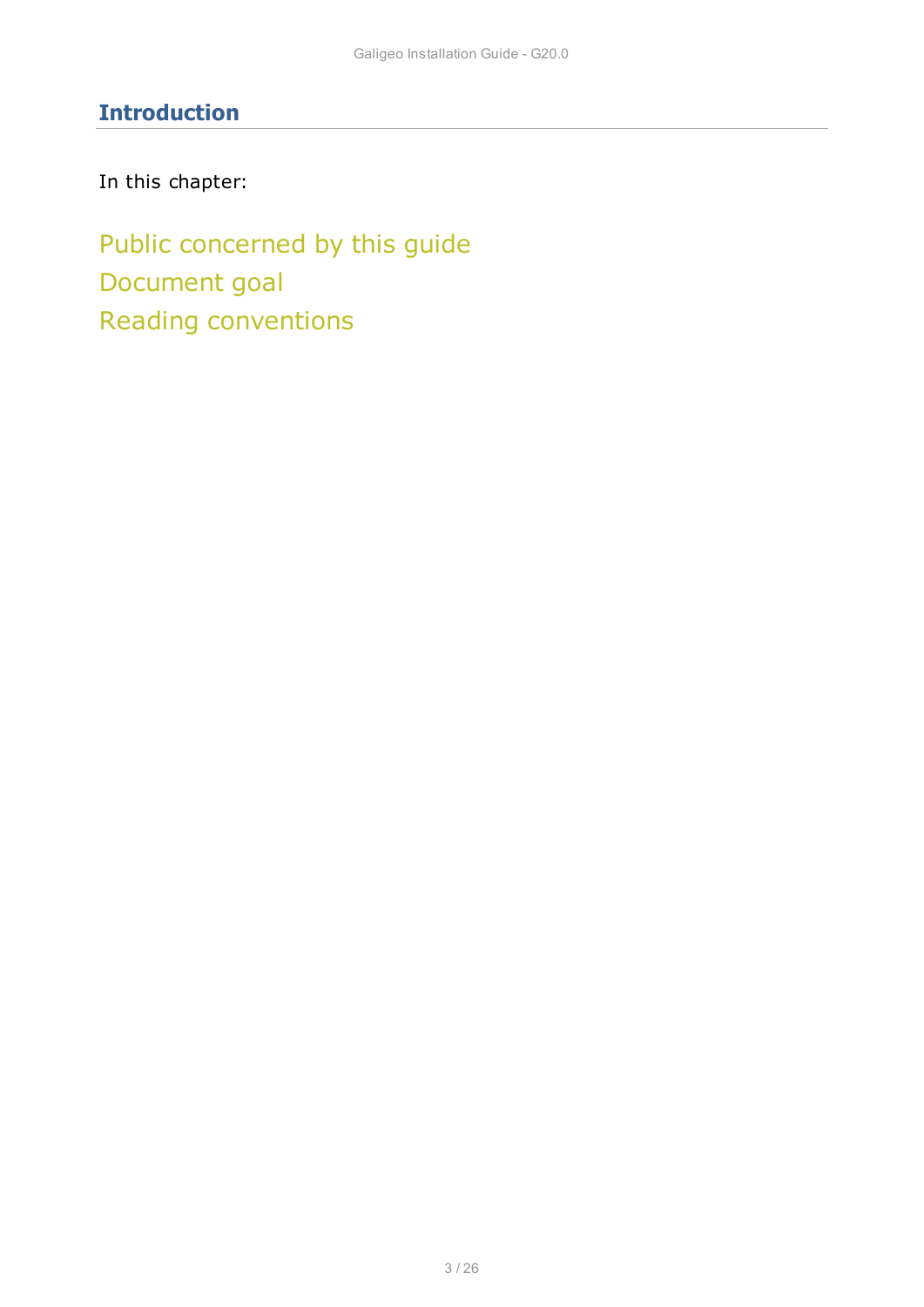## <span id="page-3-0"></span>**About this document**

## **PUBLIC CONCERNED BY THIS GUIDE**

This document is aimed at technical persons in charge of the preparation and execution of the Galigeo platform installation as well as persons doing the exploitation.

## **DOCUMENT GOAL**

This document presents the technical architecture of the Galigeo Solution. It describes the technical pre-requisites and the installation steps.

## **READING CONVENTIONS**

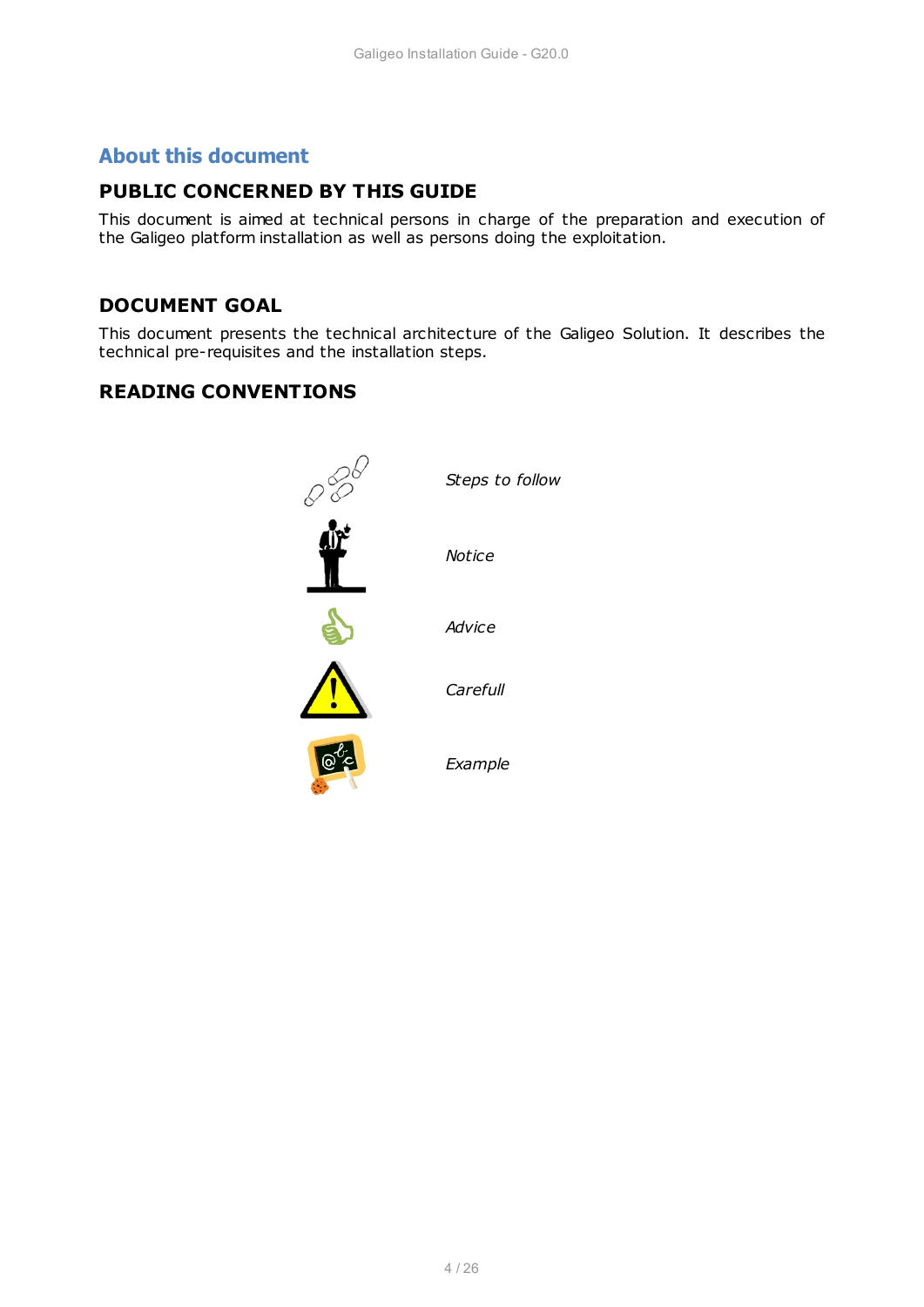# <span id="page-4-0"></span>**Chapter 1: Pre-requisites**

In this chapter:

[Architecture Schema](#page-5-0) [Galigeo Server](#page-10-0) **[Network](#page-12-0)** [Client Machine](#page-13-0)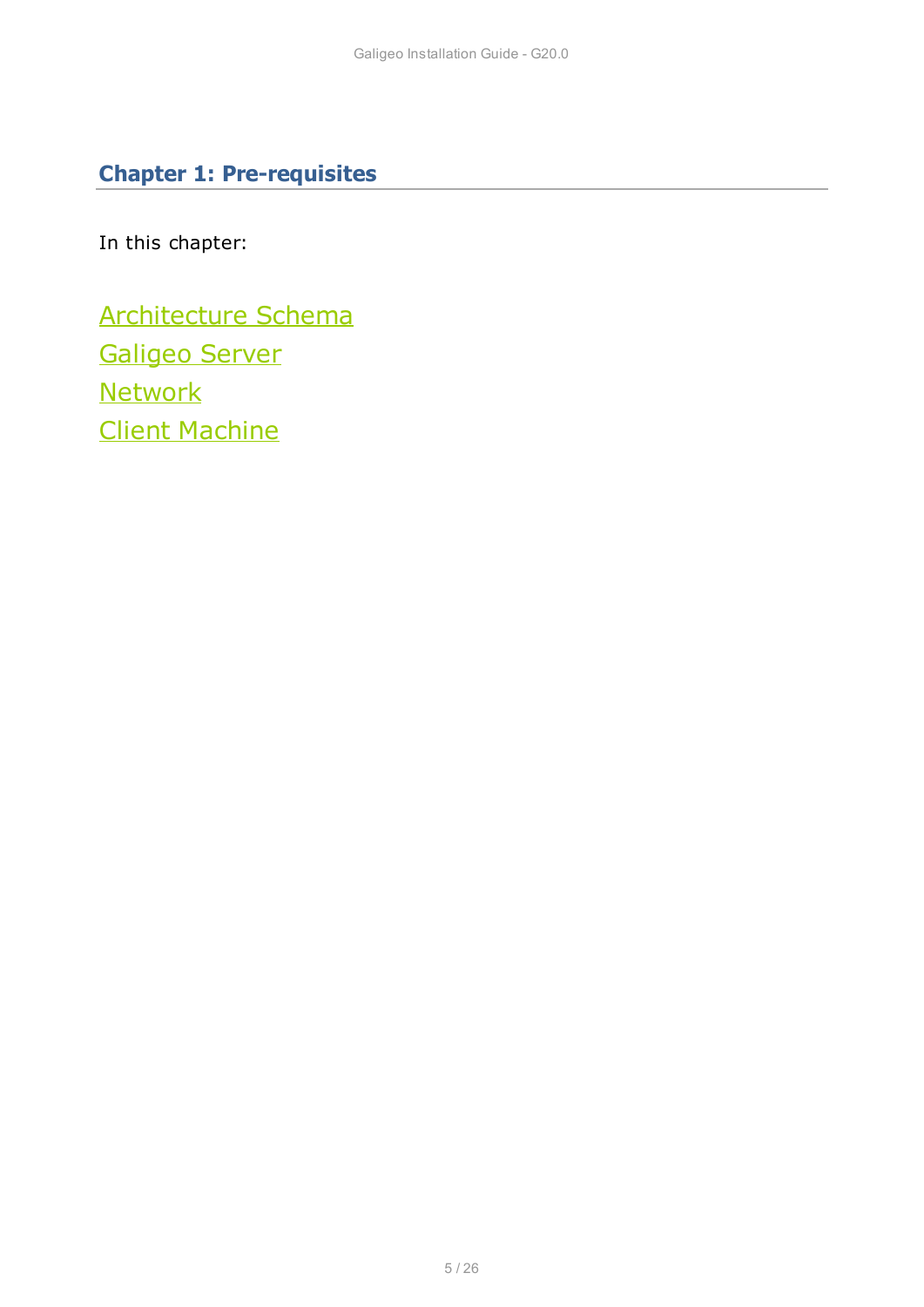## <span id="page-5-0"></span>**1.1 Architecture Schema**

### **GENERAL ARCHITECTURE**

Galigeo is designed as an n-tiers, client-server, architecture deployed on Intranet/Internet:

- o The top most layer is the "**presentation tier**" or the user interface. The Galigeo user interface is a thin Internet remote client.
- o The "**application tier**" or the business logic tier consists of the BI server, Galigeo server (and optionally ArcGIS Server). This tier controls the data exchange and connections between the presentation tier and the data tier (described below). **Note that the** BI server also controls the authentication/access.
- o The last layer is the "**data tier**" with database servers where information is stored in

and retrieved from DBMS.

#### Galigeo Client Layer **Basemaps and geoservices End User** Manager E E ArcGIS Online OpenStreetMap  $HTTP(S)$ **HTTPIS**  $TTP(S)$ Application Layer  $HTTP(S)$ **REST MapServices** Galigeo Maps<sup>(3</sup> **Arcgi Galigeo Manag HTTP**(S Galigeo J2EE Server Data Layer Shapefiles **GIS Data BI** Data

## **ARCHITECTURE SCHEMA FOR THE HTML CLIENT**

(1) Optionnal - Used by by the user if the basemaps are stored on a local Arcgis S<br>(3) Optionnal - Galigeo Maps needs to accessarcgis.com for isochronescalculati<br>(4) Print module needs to have access to the basemap server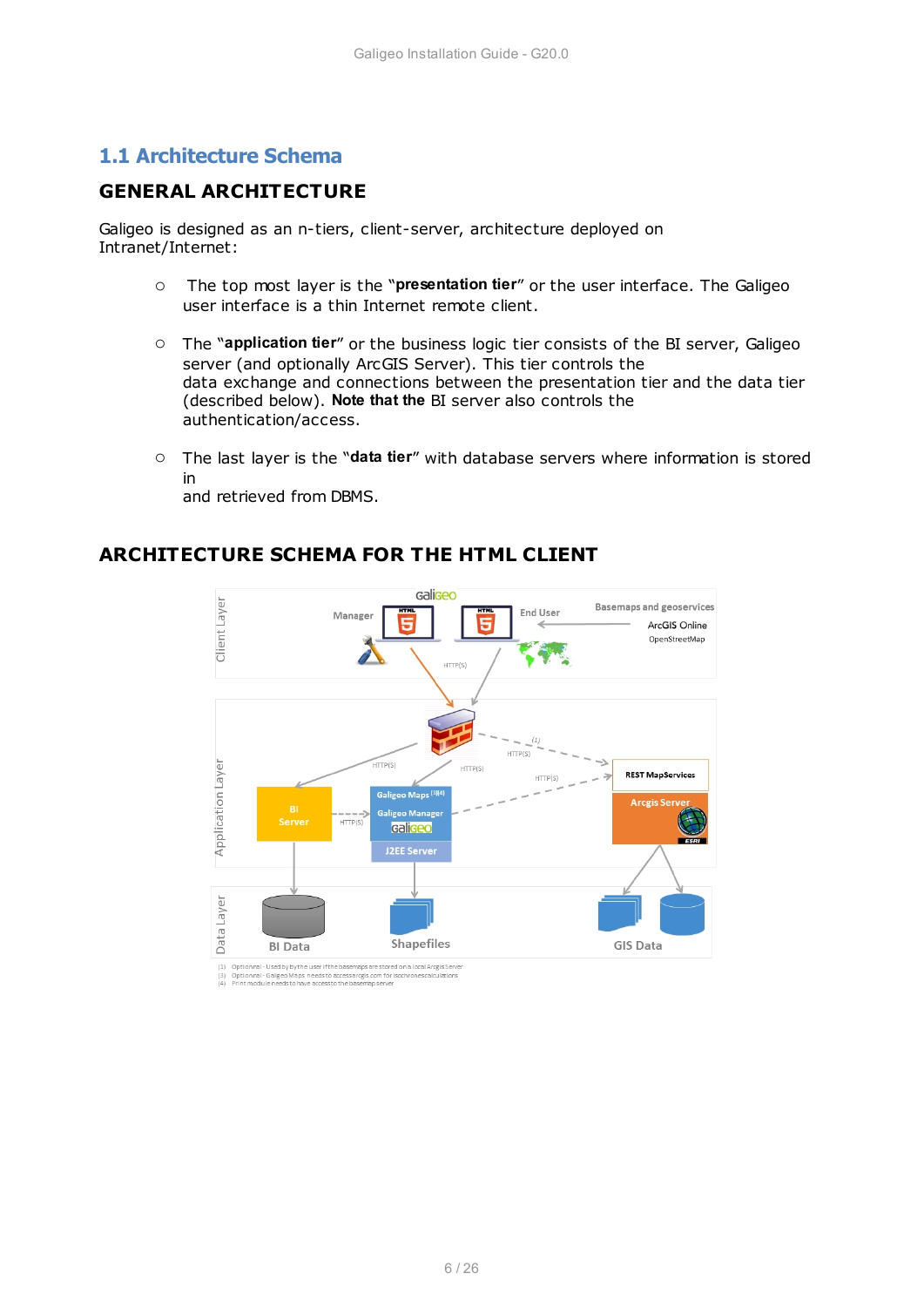## <span id="page-6-0"></span>**1.2 ArcGIS - Optional**

Galigeo application that embeds its own geographical data is fully independent and does not need any GIS server.

However, the Galigeo application is able to use data from ArcGIS Server.

#### <span id="page-6-1"></span>**ArcGIS Server**

The ArcGIS server can be used as a map service and feature service for the BI / Galigeo reports.

Galigeo does not require to install any additional component on the ArcGIS server.

| <b>Item</b>                                               | <b>Prerequisite</b>                                                                                                                                                                    | <b>Notices</b>                                             | <b>Check tests</b>                                                                                                                                                                                                                                   |
|-----------------------------------------------------------|----------------------------------------------------------------------------------------------------------------------------------------------------------------------------------------|------------------------------------------------------------|------------------------------------------------------------------------------------------------------------------------------------------------------------------------------------------------------------------------------------------------------|
| <b>ESRI</b><br><b>Products</b><br><b>ArcGIS</b><br>Server | <b>ArcGIS Server</b><br>10.1x, 10.2x, 10.3x,<br>10.4x, 10.5x, 10.6x,<br>10.7x<br>With the following<br>tools:<br><b>ArcMap/ArcGIS</b><br>$\bullet$<br>for Desktop: for<br>creating map | The ArcSDE<br>version is<br>independent<br>with Galigeo.   | 1st test - Check ArcGIS Manager -<br>launch its url:<br><b>Example:</b><br>http://esri-srv:6080/arcgis/manager<br>The login screen should display.<br>$\blacksquare$<br>Connect with an arcgismanager<br>account and access the map<br>services page |
|                                                           | projects<br><b>ArcGIS Manager</b><br>$\bullet$<br>to publish and<br>manage map<br>services                                                                                             |                                                            |                                                                                                                                                                                                                                                      |
|                                                           | <b>ArcGIS Server Map</b><br>service published<br>from a MXD or a MSD                                                                                                                   | The use of<br>MSD format is<br>recommended.                | $1st$ test - Open the REST url:<br><b>Example:</b><br>http://esri-srv:6080/arcgis/rest/<br>services                                                                                                                                                  |
| Map<br><b>Service</b>                                     | with in particular the<br>options<br>"Export Map" and                                                                                                                                  | <b>Following</b><br>secured<br><b>MapServices</b>          | The list of available mapservices should<br>be displayed.                                                                                                                                                                                            |
|                                                           | "Query" (to set<br>during the publishing)                                                                                                                                              | are<br>supported:                                          | 2 <sup>nd</sup> _test - Mapservice access via<br>REST - click on a mapservice:                                                                                                                                                                       |
|                                                           | The <b>ArcGIS</b><br>MapServices used by<br>Galigeo must be<br>available via REST                                                                                                      | - ArcGIS<br>Server:<br>GenerateToke<br>n                   | <b>Ex of mapservice REST URL:</b><br>http://esri-gis:6080/arcgis/rest/services/<br>ggoMapService/MapServer                                                                                                                                           |
|                                                           | from the Galigeo<br><b>Server machine</b>                                                                                                                                              | - Portal &<br><b>ArcGIS</b><br><b>Online: App</b><br>Login | The mapservice properties and layers<br>displays.                                                                                                                                                                                                    |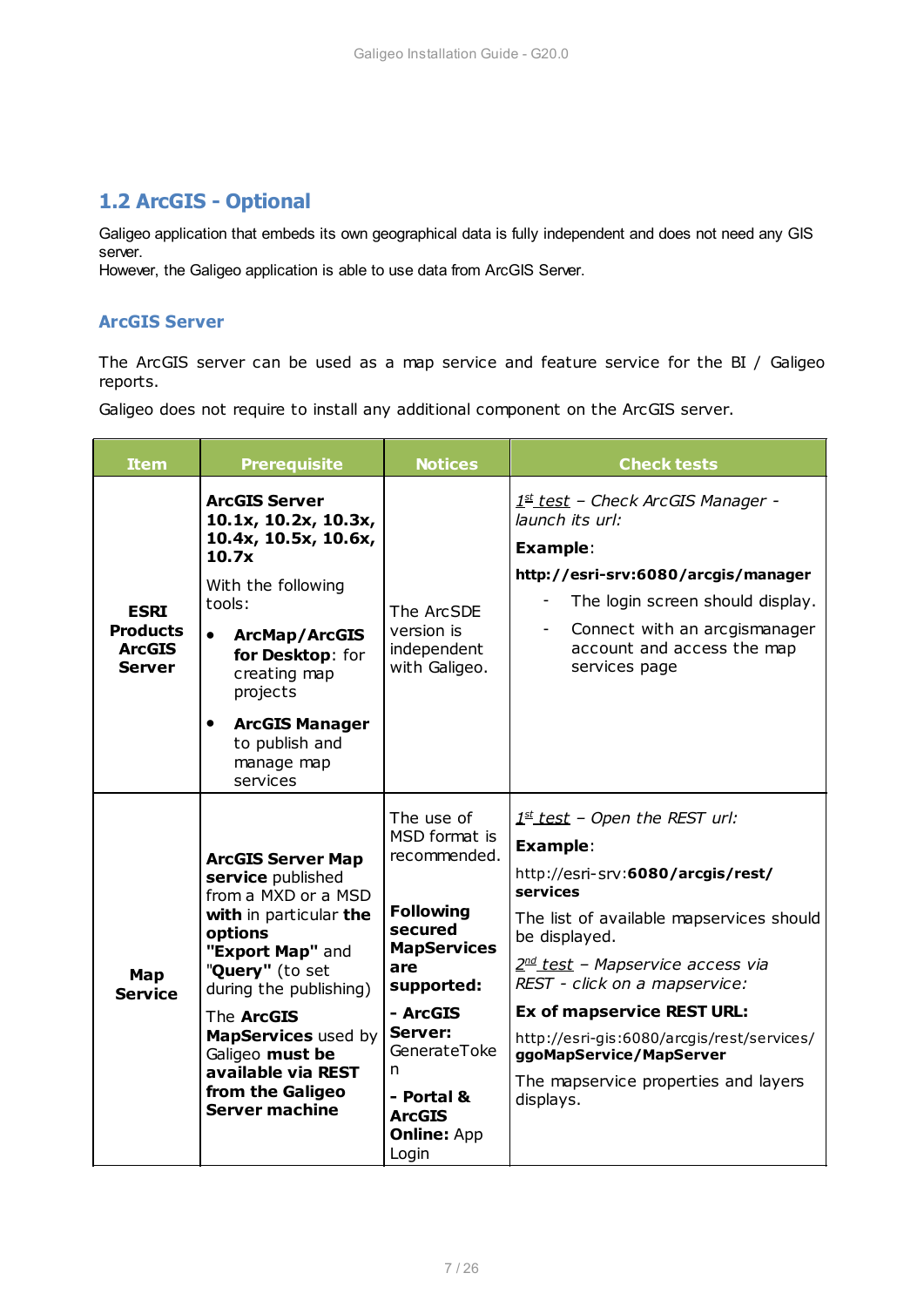| <b>GIS</b><br><b>Database</b> | Not important for<br>Galigeo                                | All ArcGIS           |           |
|-------------------------------|-------------------------------------------------------------|----------------------|-----------|
|                               | Galigeo neither<br>accesses directly to<br>the GIS database | supported<br>formats | <b>NA</b> |



The connection to ArcGIS Server is done both through Galigeo Server and the client. **This means that the application server, e.g. Tomcat, and the client (web browser) must see ArcGIS Server.**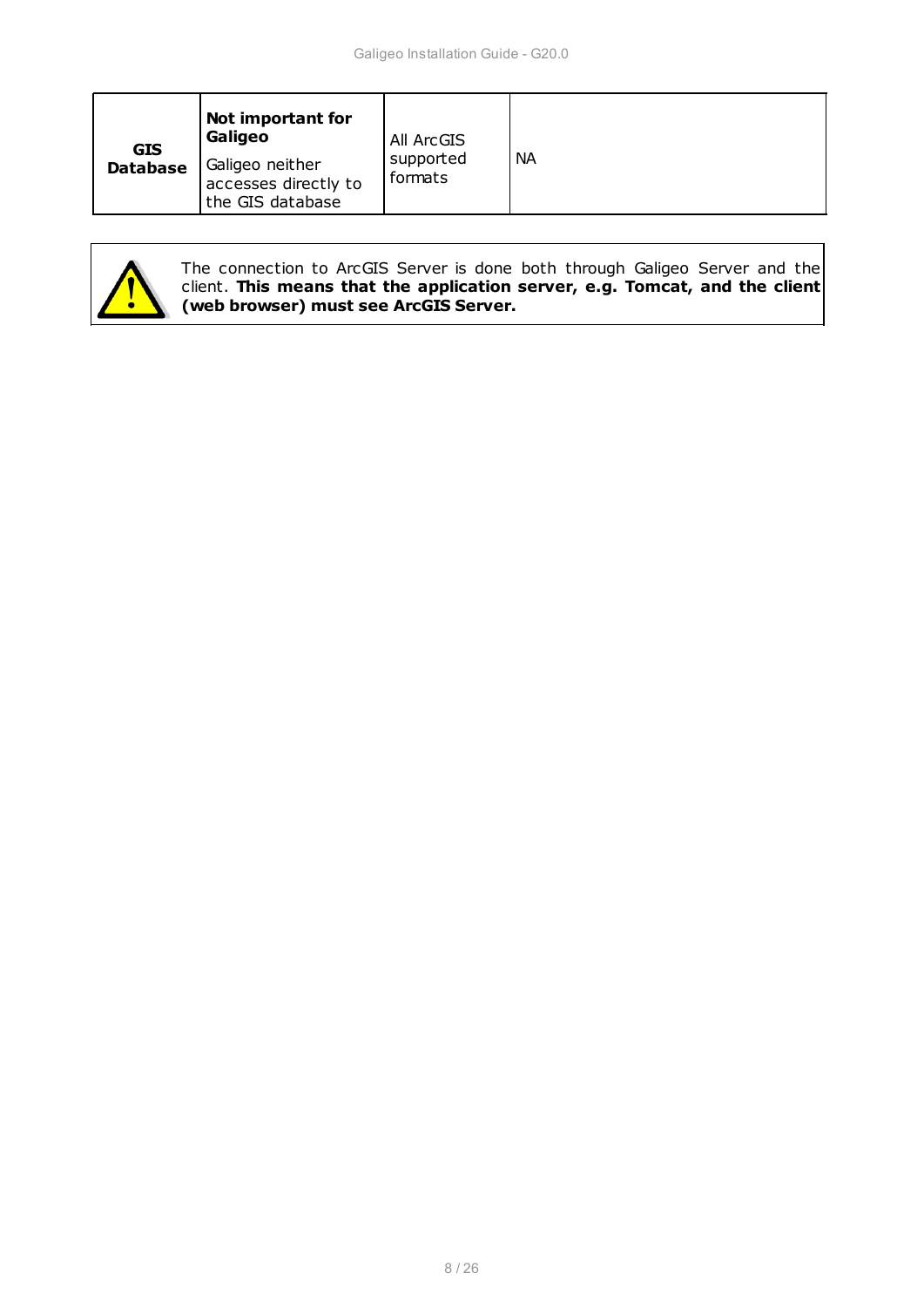#### <span id="page-8-0"></span>**ArcGIS Online**

Galigeo offers the possibility to connect automatically to ArcGIS Online (AGOL) to use the Drive Time service, for example. The credentials are activated as soon as the appropriate license key is declared in Galigeo Administration console.



The connection to ArcGIS Online is done through Galigeo Server, the one that hosts Galigeo cartographic viewer. **This means that the application server, e.g. Tomcat, must see arcgis.com without any proxy authentication.**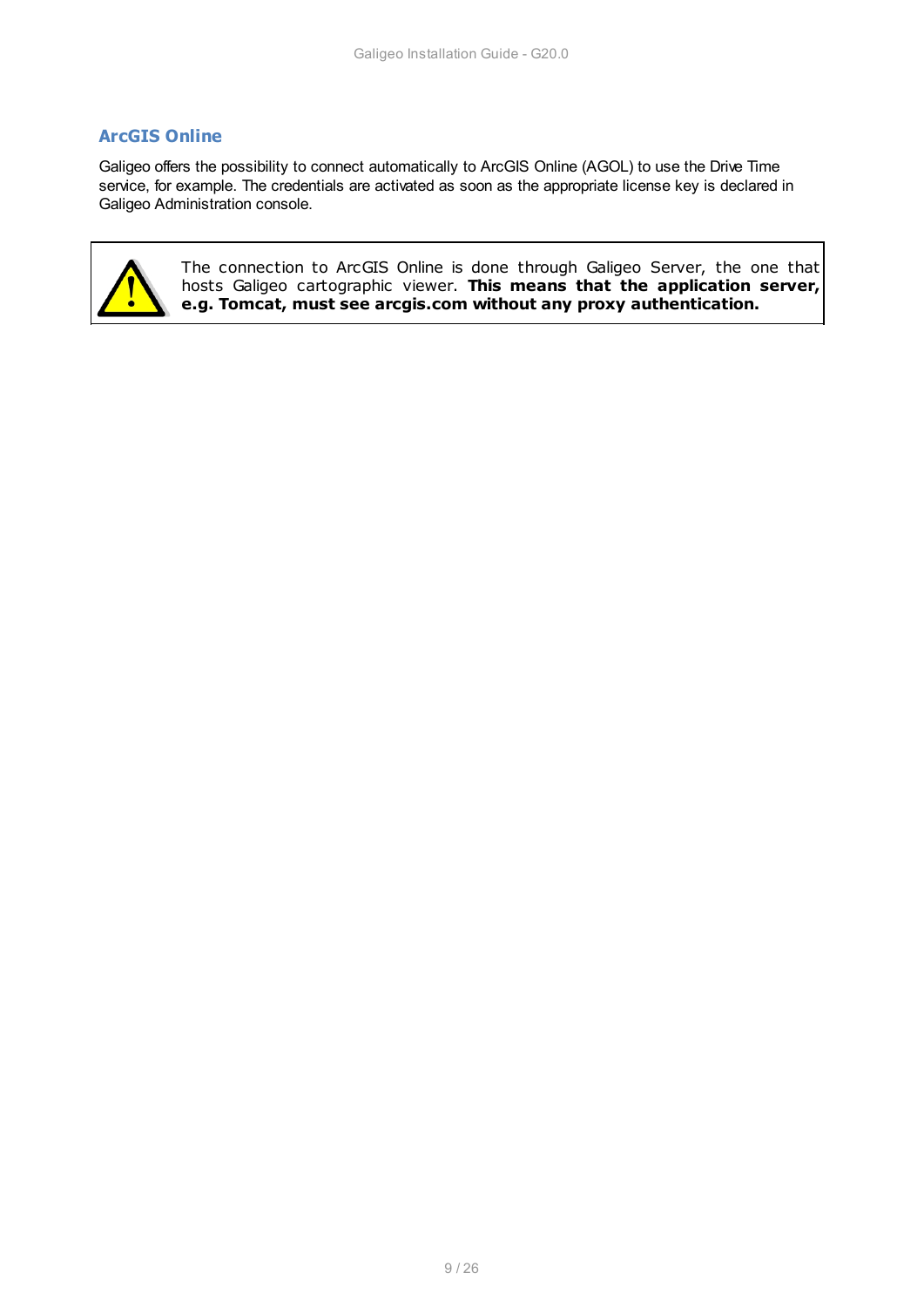## <span id="page-9-0"></span>**1.3 WFS - Optional**

The Open Geospatial Consortium (OGC) **Web Feature Service** (WFS) Interface Standard provides an interface allowing requests for geographical features across the web using platform-independent calls

The OGC membership defined and maintains the WFS specification. Numerous commercial and open-source implementations of the WFS interface standard exist, including the open-source reference implementations GeoServer and deegree.

The WFS support comes has an extension to the product. Only versions 1.0.0 and 2.0.0 are supported. The supported output formats are GML3 or GeoJson.

Adding a WFS layer is done through the Galigeo Manager > Catalog tab > Add a layer then select an url. The specified url must a WFS request of type GetFeature. The returned entities must use the reference system EPSG:4326. For example:

[https://data.gov.au/geoserver/ballarat-heritage-area-gutter-rails/wfs?](https://data.gov.au/geoserver/ballarat-heritage-area-gutter-rails/wfs?request=GetFeature&typeName=ballarat-heritage-area-gutter-rails:ckan_04fdff50_c07d_4611_8871_2b4a5787de28&outputFormat=application/json&version=1.0.0) [request=GetFeature&typeName=ballarat-heritage-area-gutter](https://data.gov.au/geoserver/ballarat-heritage-area-gutter-rails/wfs?request=GetFeature&typeName=ballarat-heritage-area-gutter-rails:ckan_04fdff50_c07d_4611_8871_2b4a5787de28&outputFormat=application/json&version=1.0.0)[rails:ckan\\_04fdff50\\_c07d\\_4611\\_8871\\_2b4a5787de28&outputFormat=application/](https://data.gov.au/geoserver/ballarat-heritage-area-gutter-rails/wfs?request=GetFeature&typeName=ballarat-heritage-area-gutter-rails:ckan_04fdff50_c07d_4611_8871_2b4a5787de28&outputFormat=application/json&version=1.0.0) [json&version=1.0.0](https://data.gov.au/geoserver/ballarat-heritage-area-gutter-rails/wfs?request=GetFeature&typeName=ballarat-heritage-area-gutter-rails:ckan_04fdff50_c07d_4611_8871_2b4a5787de28&outputFormat=application/json&version=1.0.0)

Some WFS servers become unstable when they return a large number of result. The maximum number of records can be limited by adding the url the parameter "maxFeatures" for versions 1.0.0 or "count" for versions 2.0.0.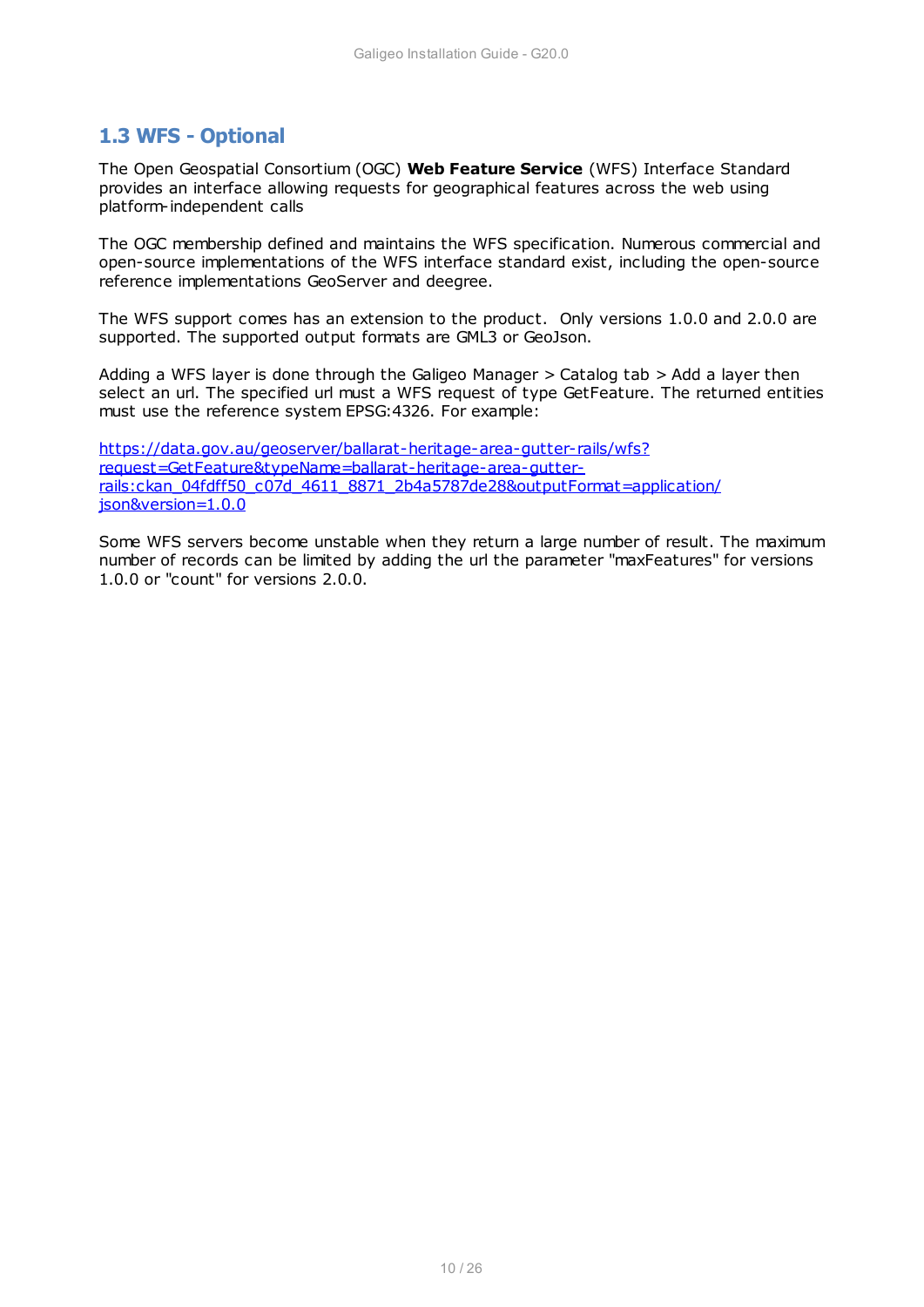## <span id="page-10-0"></span>**1.4 Galigeo Server**

The Galigeo server hosts the Galigeo web module.

#### **Softwares pre-requisites:**

| <b>Item</b>                    | <b>Prerequisite</b>                                                                                                                    | <b>Notices</b> | <b>Check tests</b>                                                                                                                                                                                                                                                                                                                                                                                                                        |
|--------------------------------|----------------------------------------------------------------------------------------------------------------------------------------|----------------|-------------------------------------------------------------------------------------------------------------------------------------------------------------------------------------------------------------------------------------------------------------------------------------------------------------------------------------------------------------------------------------------------------------------------------------------|
| <b>OS</b>                      | <b>Windows Server 2008,</b><br><b>2012, 2016 all editions</b><br>RedHat Enterprise Linux 6, NA<br>7<br><b>SUSE Linux Enterprise 12</b> |                | <b>NA</b>                                                                                                                                                                                                                                                                                                                                                                                                                                 |
| Java<br><b>Environme</b><br>nt | <b>Java Development Kit</b><br>(JDK)<br>$1.8.0$ $xx$                                                                                   | <b>NA</b>      | 1 <sup>st</sup> test (basic): type in a shell<br>command prompt : <b>java -</b><br>version<br><b>Example</b> of expected result:<br>java version "1.8.0_72"<br>$2nd$ test: in the application<br>server configuration console,<br>check what Java version is<br>used.<br><b>Ex Tomcat</b> - Check the parameter<br>« Java Virtual Machine » in the tab<br>« Java » of the configuration<br>console:<br>C:\1.8.0_72\jre\bin\server\jvm.dll |
| <b>Applicatio</b><br>n Server  | <b>Tomcat 8.0.x (jdk 1.8)</b><br><b>Tomcat 8.5.x (jdk 1.8)</b><br><b>Tomcat 9.0.x (jdk 1.8)</b>                                        | <b>NA</b>      | Go to the application server<br>URL. The version number usually<br>displays:<br>Ex Tomcat: http://ggo-<br>srv:8080                                                                                                                                                                                                                                                                                                                        |

We recommend to use a 64 bits Tomcat application server and Java machine.

#### **Minimum and recommended resources sizing for Galigeo Tomcat application server (64 bits):**

| <b>Component</b>     | <b>Minimum</b>  | <b>Recommended for 5</b><br>concurrent users<br>(concurrent sessions) |
|----------------------|-----------------|-----------------------------------------------------------------------|
| <b>Processor</b>     | Type Intel Xeon | Type Intel Xeon                                                       |
| #core                | 2 cores         | 4 cores multithread                                                   |
| <b>Tomcat Memory</b> | 2 Go RAM        | 4 Go RAM                                                              |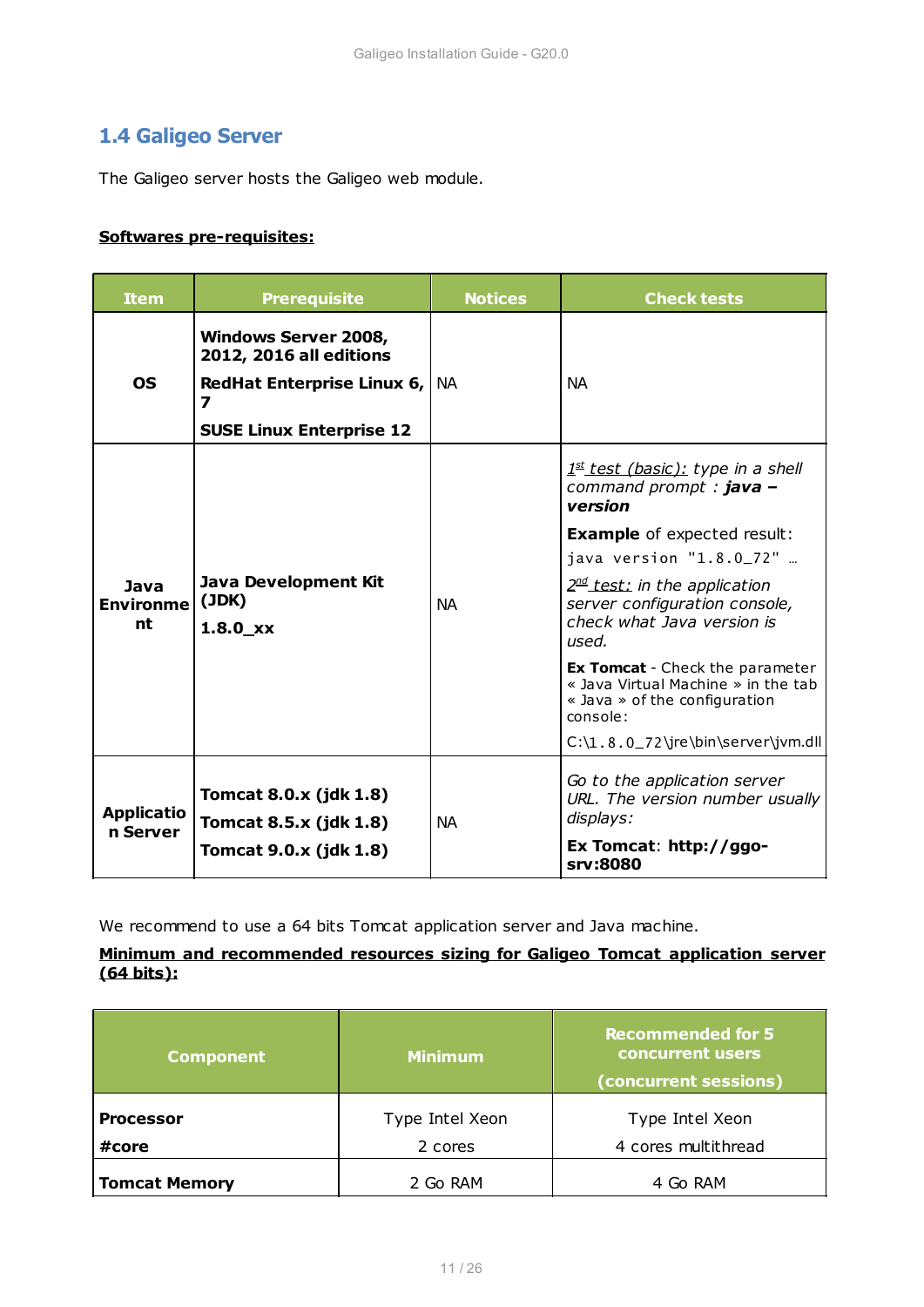| Disk space (Tomcat +<br>2 Go<br>Galigeo) | 10 Go<br>SAS 15k rpm ou SSD |
|------------------------------------------|-----------------------------|
|------------------------------------------|-----------------------------|



**For proper operation of HTML5 Print module, image or PDF, it is important that the Galigeo Server has access to base maps, either on internet or intranet.**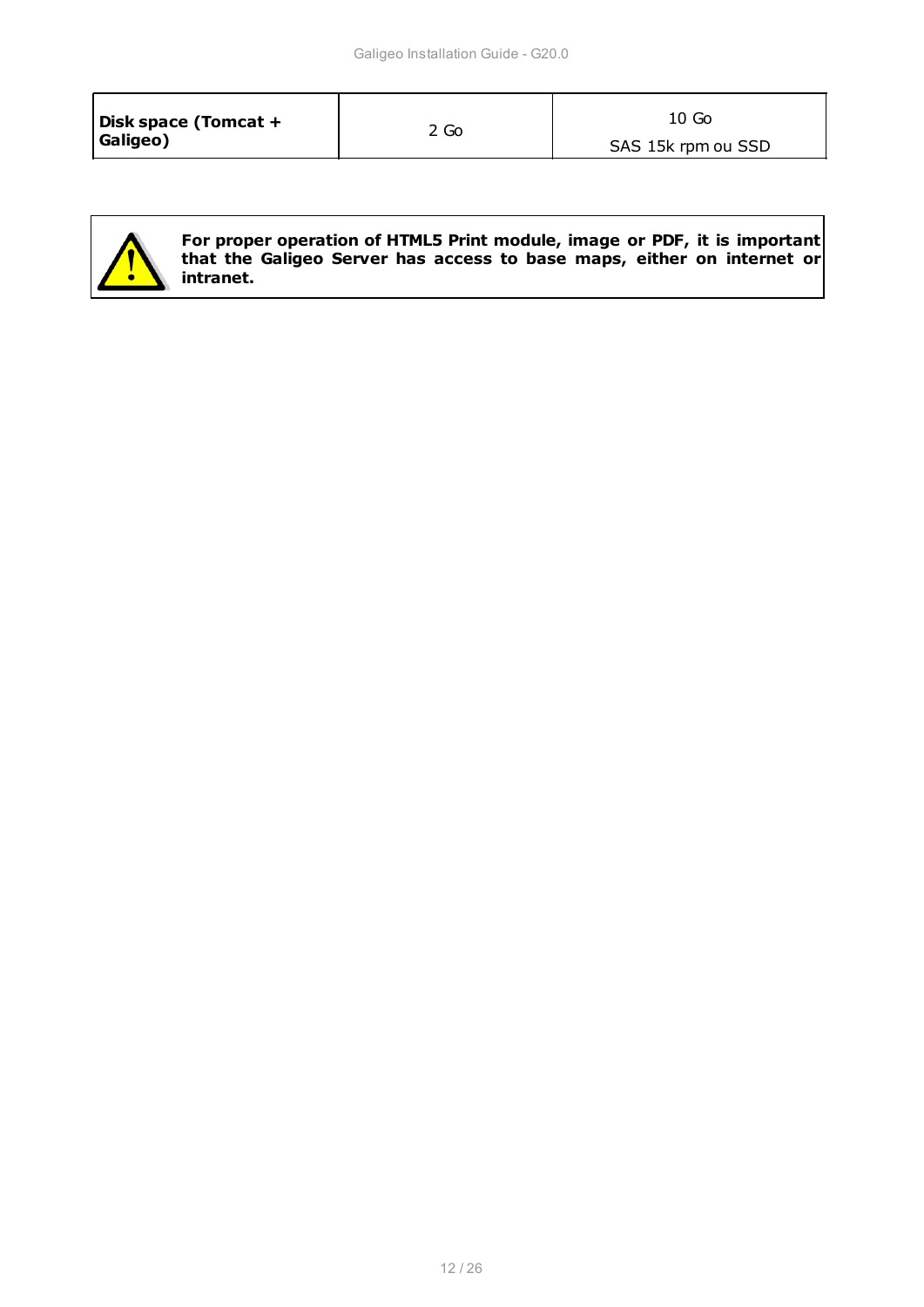## <span id="page-12-0"></span>**1.5 Network**

This table lists the ports used for all the modules involved with Galigeo webapp. The ports must be available from the calling application, which might in some cases require some firewall adjustment.



The default port values might be different in the real situation.

| <b>Port</b>                                                                          | <b>Protocol</b> | <b>Opened on</b>  | <b>Used by</b>                                                                                                                                                                                                                              | <b>Default</b><br><b>Value</b> | <b>Firewall rule</b>                                                                                                                                                    |
|--------------------------------------------------------------------------------------|-----------------|-------------------|---------------------------------------------------------------------------------------------------------------------------------------------------------------------------------------------------------------------------------------------|--------------------------------|-------------------------------------------------------------------------------------------------------------------------------------------------------------------------|
| Galigeo<br><b>Tomcat</b><br>port                                                     | HTTP(S)         | GGO Server        | - BI Client (from<br>BI Portal to GGO<br>server)<br>- Galigeo Client<br>(from client to<br>GGO server)                                                                                                                                      | 8080                           | <b>NA</b>                                                                                                                                                               |
| <b>HTTP Port</b><br>used by the<br><b>ArcGIS REST</b><br>services<br><b>Optional</b> | HTTP(S)         | <b>GIS Server</b> | - Galigeo Manager<br>(from GGO server<br>to ArcGIS server)<br>- Galigeo Server to<br>query ArcGIS<br>server mapservice<br>(from Galigeo<br>server to ArcGIS<br>server)<br>- Galigeo client:<br>to query ArcGIS<br>server basemaps if<br>any | 6080                           | Open in the<br>direction Client $\rightarrow$<br><b>GIS</b><br>The Galigeo Server<br>must have access<br>to the REST<br>services with the<br>same url as the<br>client. |
| <b>Access to</b><br><b>ArcGIS</b><br><b>Online</b><br><b>Optional</b>                | <b>HTTPS</b>    | arcgis.com        | to query ArcGIS<br>Online<br>(from Galigeo<br>server to ArcGIS<br>Online)                                                                                                                                                                   | 443                            | Open in the<br>direction Galigeo<br>Server $\rightarrow$ AGOL                                                                                                           |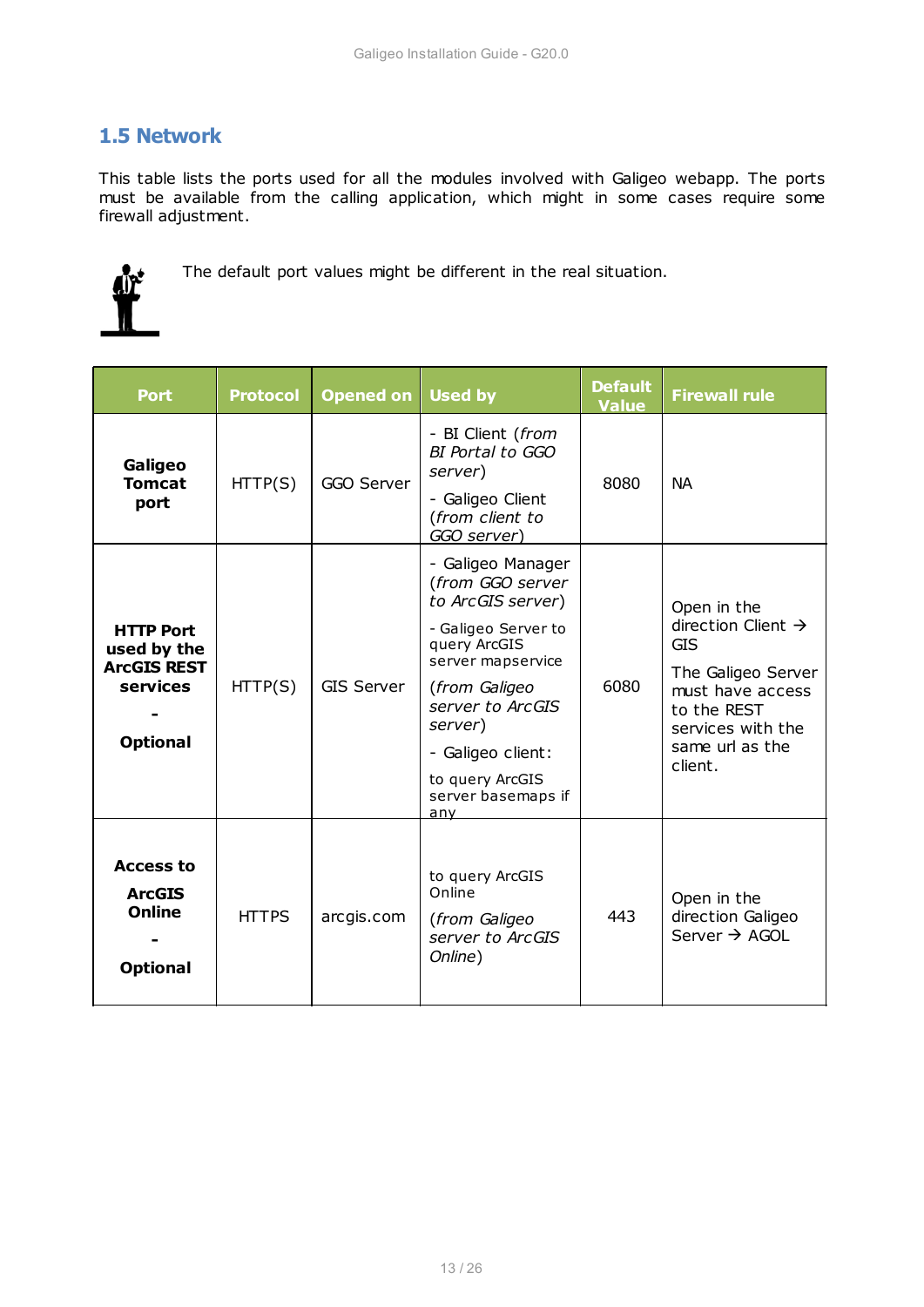## <span id="page-13-0"></span>**1.6 Client**

The web browser on the client machine is used to access BI Portal and the BI Reports / Galigeo maps.

| <b>Item</b>                                            | <b>Recommended</b>                                                           | <b>Notices</b>                                                    | <b>Check tests</b>                                       |
|--------------------------------------------------------|------------------------------------------------------------------------------|-------------------------------------------------------------------|----------------------------------------------------------|
| <b>OS</b>                                              | Windows Seven, 8.1, 10<br>desktop                                            | ΝA                                                                | NА                                                       |
| <b>HTML5</b><br><b>Client</b><br>Web<br><b>browser</b> | Microsoft: IE 11, Edge 44<br><b>FireFox: 79, 80</b><br><b>Chrome: 84, 85</b> | Javascript activated<br>IE compatibility mode is<br>not supported | Go to web browser Menu<br>> About to know its<br>version |



## **For proper operation of Galigeo Application, it is important that the client browser has access to base maps, either on internet or intranet.**



#### **Sizing the client machine**

· We recommend to use Windows Seven, 8.1 or 10 with 4 to 8 Go of RAM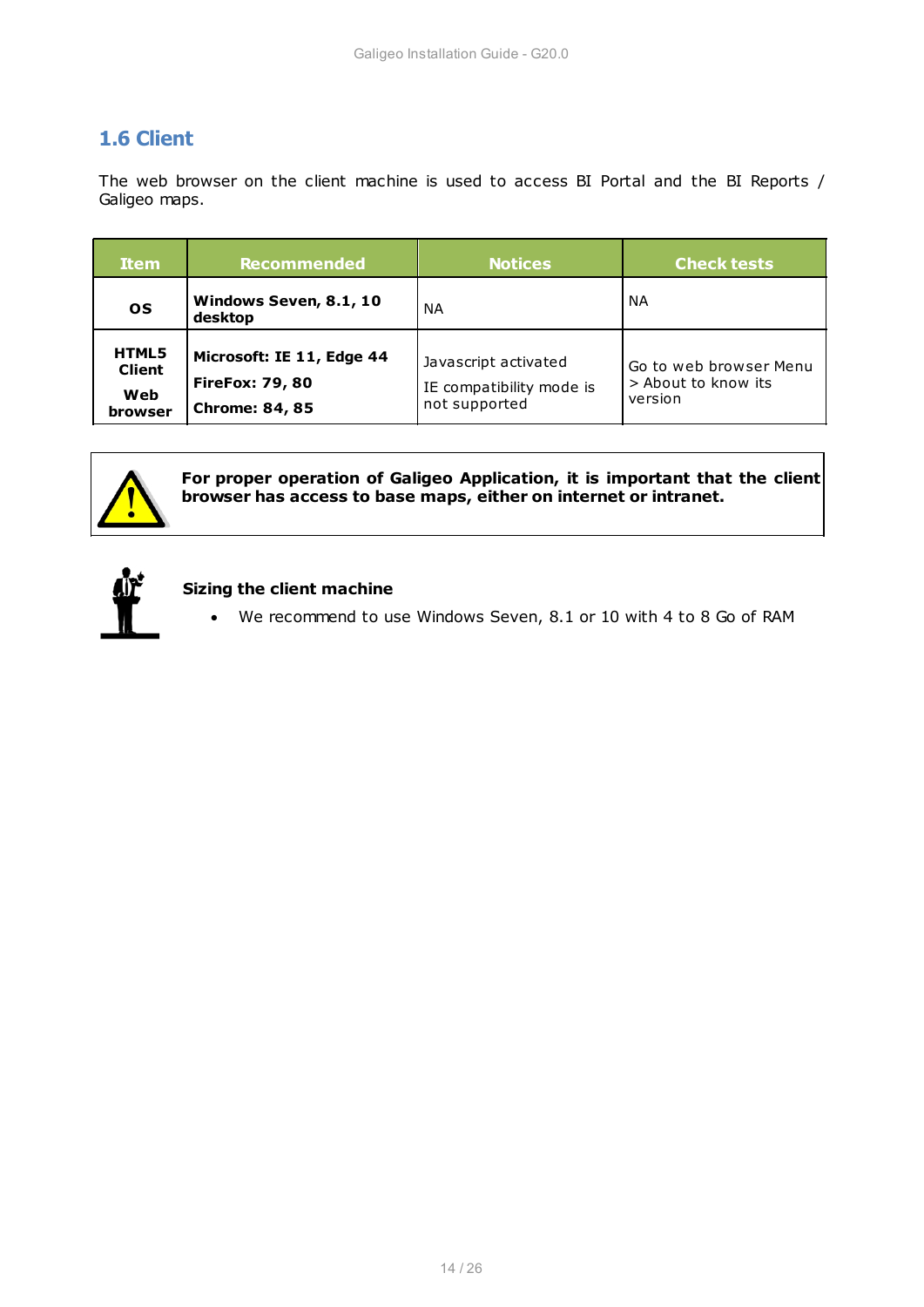# <span id="page-14-0"></span>**Chapter 2: Installation of Galigeo web application**

In this chapter :

[Global overview](#page-15-0) [Where the installation takes place?](#page-15-1) [Deploy the web application](#page-15-2) [Tomcat Configuration](#page-16-0) [Font installation](#page-18-0) [Finalize installation](#page-18-1) [Frontal Web Server](#page-18-2) [Cluster deployment](#page-19-0)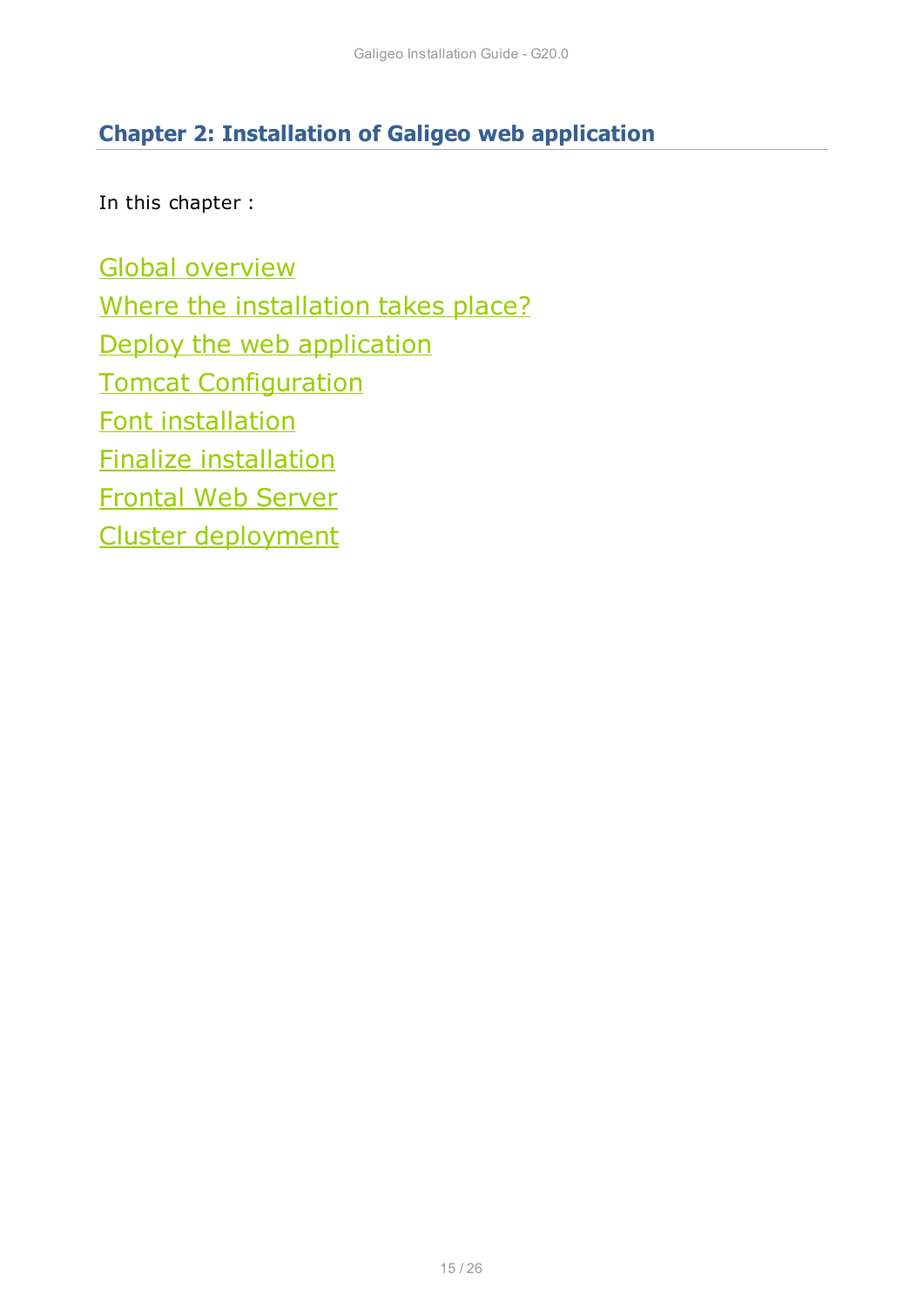## <span id="page-15-0"></span>**2.1 Global Overview**

Below find a description of the Galigeo web application.

| <b>Web Application</b> | <b>Description</b>                                            | <b>Notices</b>                                                                           |
|------------------------|---------------------------------------------------------------|------------------------------------------------------------------------------------------|
| Galigeo.war            | Galigeo HTML5 cartographic viewer +<br>print module + Manager | Installation<br>and<br>deployment process takes<br>the<br>Galigeo<br>place at<br>server. |

## <span id="page-15-1"></span>**2.2 Where the installation takes place?**

**The installation takes place on Galigeo server**.



**<GGO\_PACKAGE>** is Galigeo package root directory.



**Example** of <**GGO\_PACKAGE>** : **\\fileServer\Galigeo\_G20\_API-UnzipMe**

**<GGO\_TOMCAT\_HOME>** is the root directory of Tomcat Server.



**Example** of **<GGO\_TOMCAT\_HOME>** : Windows: **D:\products\tomcat**

## <span id="page-15-2"></span>**2.3 Deploy the web application**

- · Stop the Galigeo Tomcat Service
- · Go to **<GGO\_PACKAGE>** directory
- · Copy **Galigeo.war** webapp to

#### **<GGO\_TOMCAT\_HOME>/webapps**

· Restart Galigeo Tomcat Service.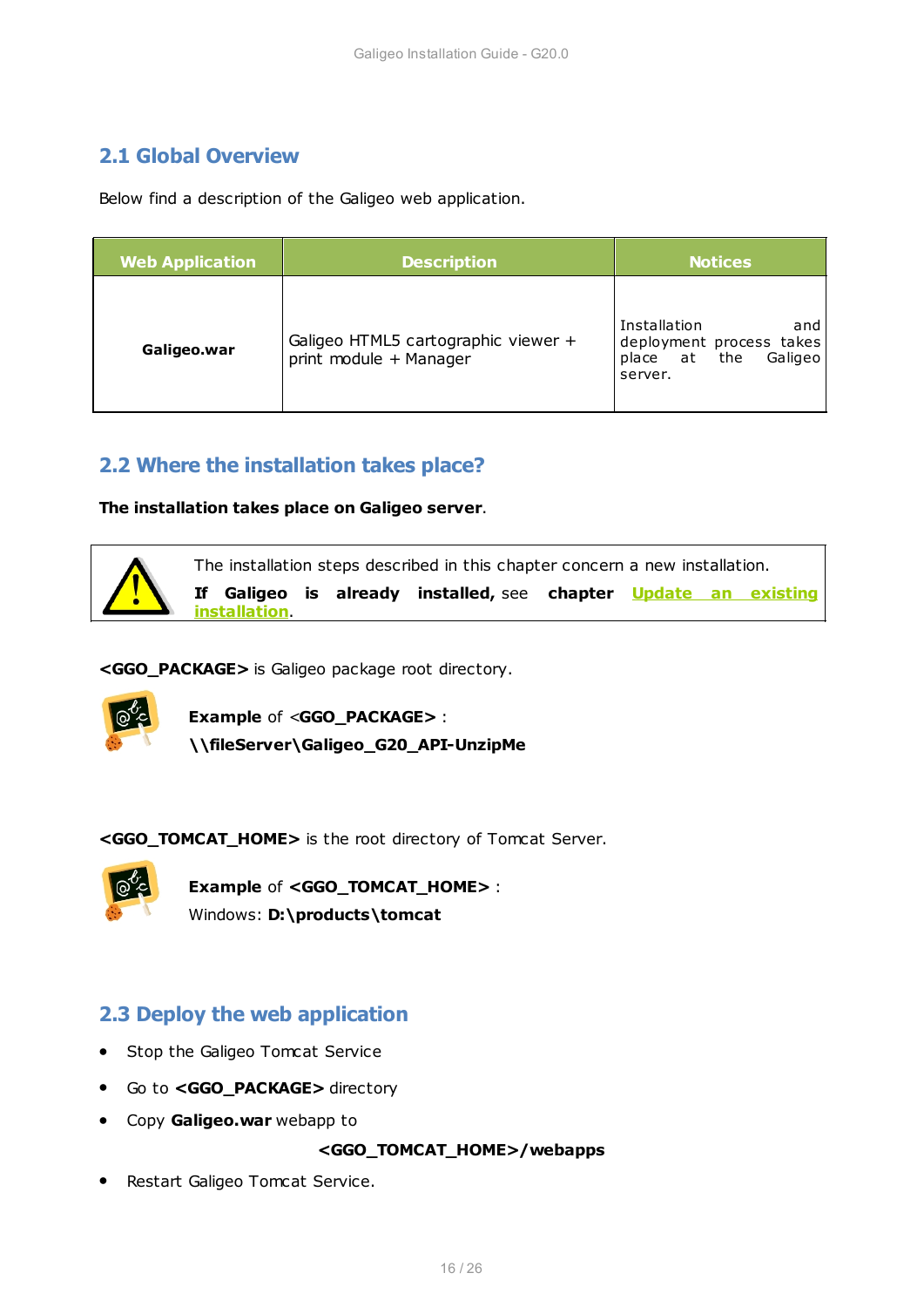## <span id="page-16-0"></span>**2.4 Tomcat Configuration**

#### <span id="page-16-1"></span>**Memory Configuration**

In order to get some optimal performances in Galigeo, you need to modify Tomcat's default memory parameters.

Once this change is done, you need to restart Tomcat.

We recommend to use a 64 bits Tomcat application server and Java machine.

#### **If Tomcat is installed as a service**

- o Open the Tomcat configuration console,
- o Go to the tab "Java",
- o In the area « Java Options » add the two following lines:

**-Xrs**

#### **-XX:MaxPermSize=256M**

- · Set the parameter "Initial memory pool" at **128**
- · Set the parameter "Maximum memory pool" according to recommendations given in chapter [1.3 Galigeo Server](#page-10-0)
	- 64 bits Tomcat+JVM example: 4096 (there is no limit for a 64 bits JVM)
	- o 32 bits Tomcat+JVM 32 example: 1024 (32 bits JVM is limited to 1536)

#### **If Tomcat starts as a script "startup.bat"**

#### · Edit the file **<GGO\_TOMCAT\_HOME>/bin/catalina.bat**

· At the beginning of the script, add the line:

64 bits Tomcat+JVM example:

**set JAVA\_OPTS=%JAVA\_OPTS% -Xmx4096m -Xrs -XX:MaxPermSize=256m**

32 bits Tomcat+JVM example:

**set JAVA\_OPTS=%JAVA\_OPTS% -Xmx1024m -Xrs -XX:MaxPermSize=256m**

#### <span id="page-16-2"></span>**Special characters**

To display and print correctly special characters, you need to apply the following settings. Once changes are done, you need to restart Tomcat.

#### **Add parameter -Dfile.encoding=UTF-8**

#### **If Tomcat is installed as a service**

- o Open the Tomcat configuration console,
- o Go to the tab "Java",
- o In the area « Java Options » add the two following lines:

#### **-Dfile.encoding=UTF-8**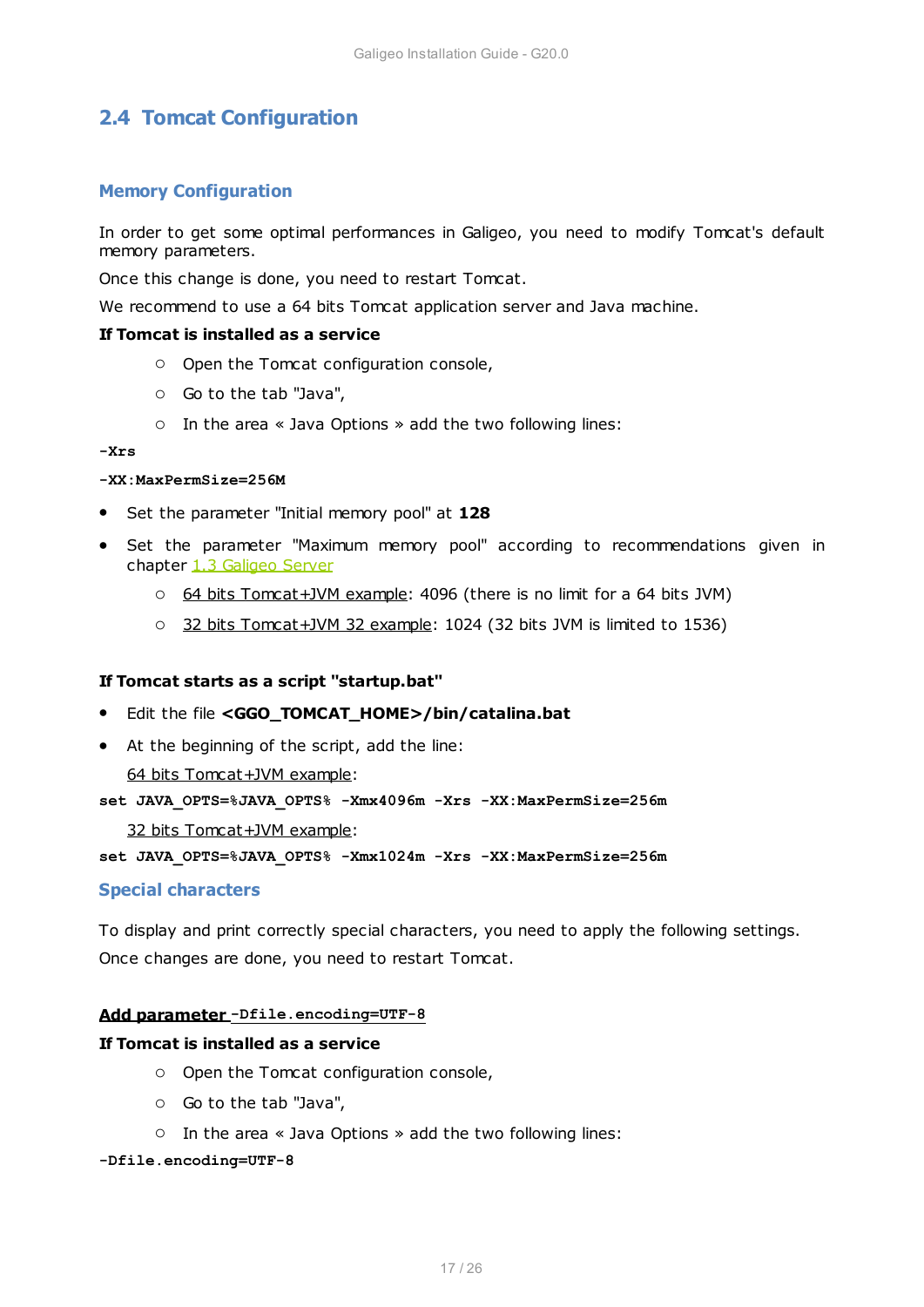#### **If Tomcat starts as a script "startup.bat"**

- o Edit the file **<GGO\_TOMCAT\_HOME>/bin/catalina.bat**
- o At the beginning of the script, add the line:
- **set JAVA\_OPTS=%JAVA\_OPTS% -Dfile.encoding=UTF-8**

#### **Add parameter URIEncoding="UTF-8"**

- o Edit file **<GGO\_TOMCAT\_HOME>/conf/server.xml**,
- o Go to tag <Connector port="8080".. corresponding to Tomcat port (by default 8080), and modify or add the parameter **URIEncoding="UTF-8"**

#### Example:

```
<Connector port="8080" protocol="HTTP/1.1" connectionTimeout="20000"
redirectPort="8443" URIEncoding="UTF-8"/>
```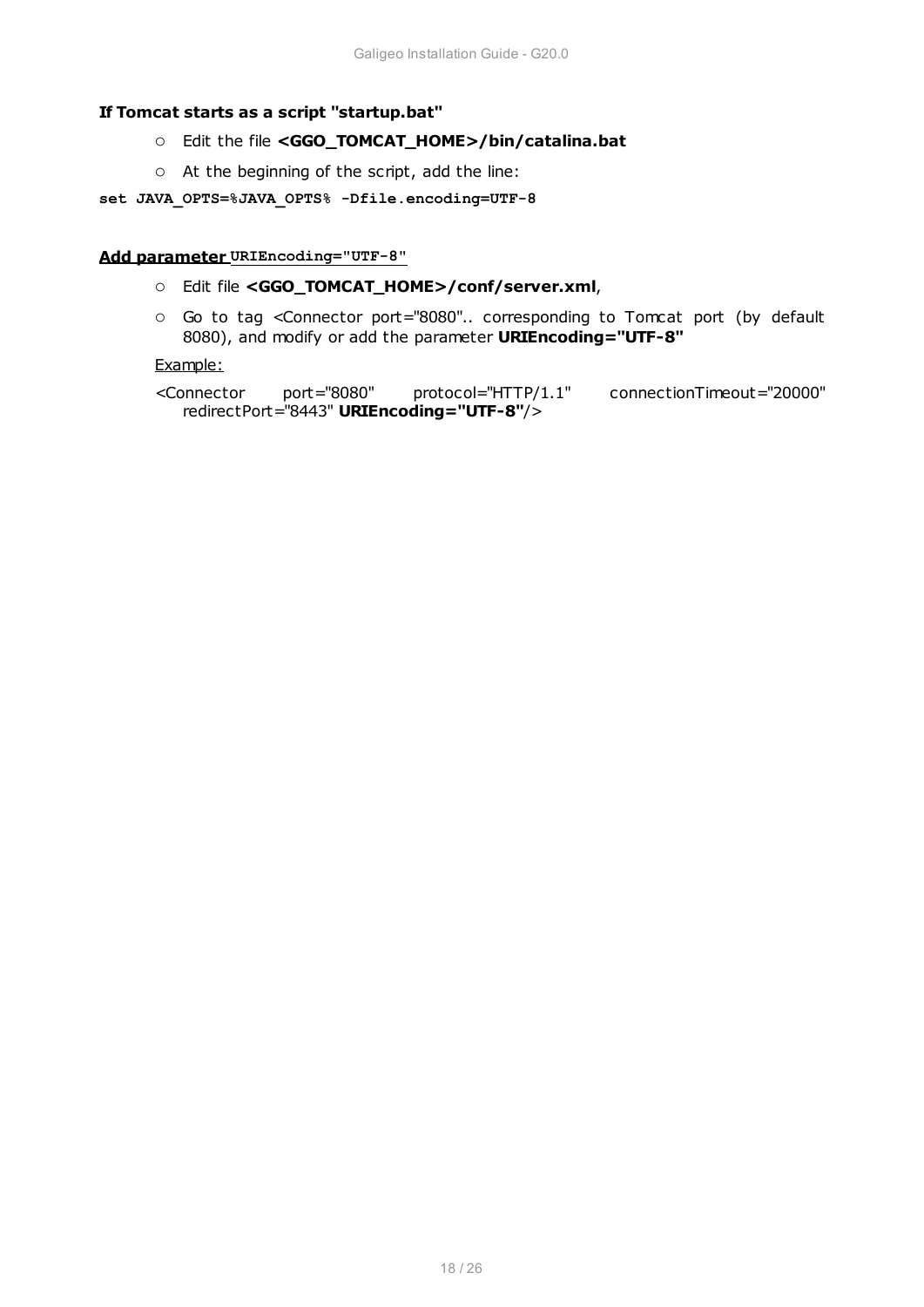## <span id="page-18-0"></span>**2.5 Font installation**

**Installation of the ESRI fonts** *(deprecated)*

- · **The ESRI fonts are not used since Galigeo G19.5 and are not provided in the Galigeo package. It is useless to install them on a virgin platform**. They will be replaced by the Galigeo proper SVG symbols.
	- · **The only case when it is necessary to install the ESRI font is the following: the reinstallation of Galigeo on a new server with map transports that are using the ESRI fonts**. The following procedure is to be followed afterwards.
	- · When updating a previous version to Galigeo G19.5 or greater, the maps, created with the previous version that are using the ESRI fonts will continue to work in G19.5 or greater. The ESRI font have actually been installed by the previous version Galigeo.
- Download ESRI fonts at: [https://download.galigeo.com/download/fonts/font\\_esri.zip](https://download.galigeo.com/download/fonts/font_esri.zip)
- Unzip the zip file font\_esri.zip in a folder on the Galigeo server
- · On Windows, select all the .ttf file, right click then choose "Install"
- · On Unix / Linux the font installation depends on the distribution

#### **Installation of Windows fonts on Unix / Linux for print module**

Windows fonts are used by the HTML5 print module and may be missing on the Unix / Linux server. They need to be installed. This action can be easily accomplished via the native package installer for each Unix / Linux distribution.

For example, for a Red Hat distribution, the package to install is: *msttcorefonts-2.5- 1.noarch.rpm*

## <span id="page-18-1"></span>**2.6 Finalize installation**

- · The following operation takes place only once. This operation creates a <GALIGEO\_HOME> folder that will be used to store the Galigeo resources. **Galigeo Tomcat user needs to have read/write access to <GALIGEO\_HOME> folder.**
- · In a browser, launch the following URL: **http(s):// <GGO\_TOMCAT\_SERVER>:<GGO\_TOMCAT\_PORT>/Galigeo/**
- Fill the text area with a valid path to <GALIGEO HOME> folder at Galigeo Server, outside Tomcat directory. If the folder does not exist, it is created. Example:

#### **C:\Program Files\Galigeo**

• Click on [Continue]

## <span id="page-18-2"></span>**2.7 Frontal Web Server**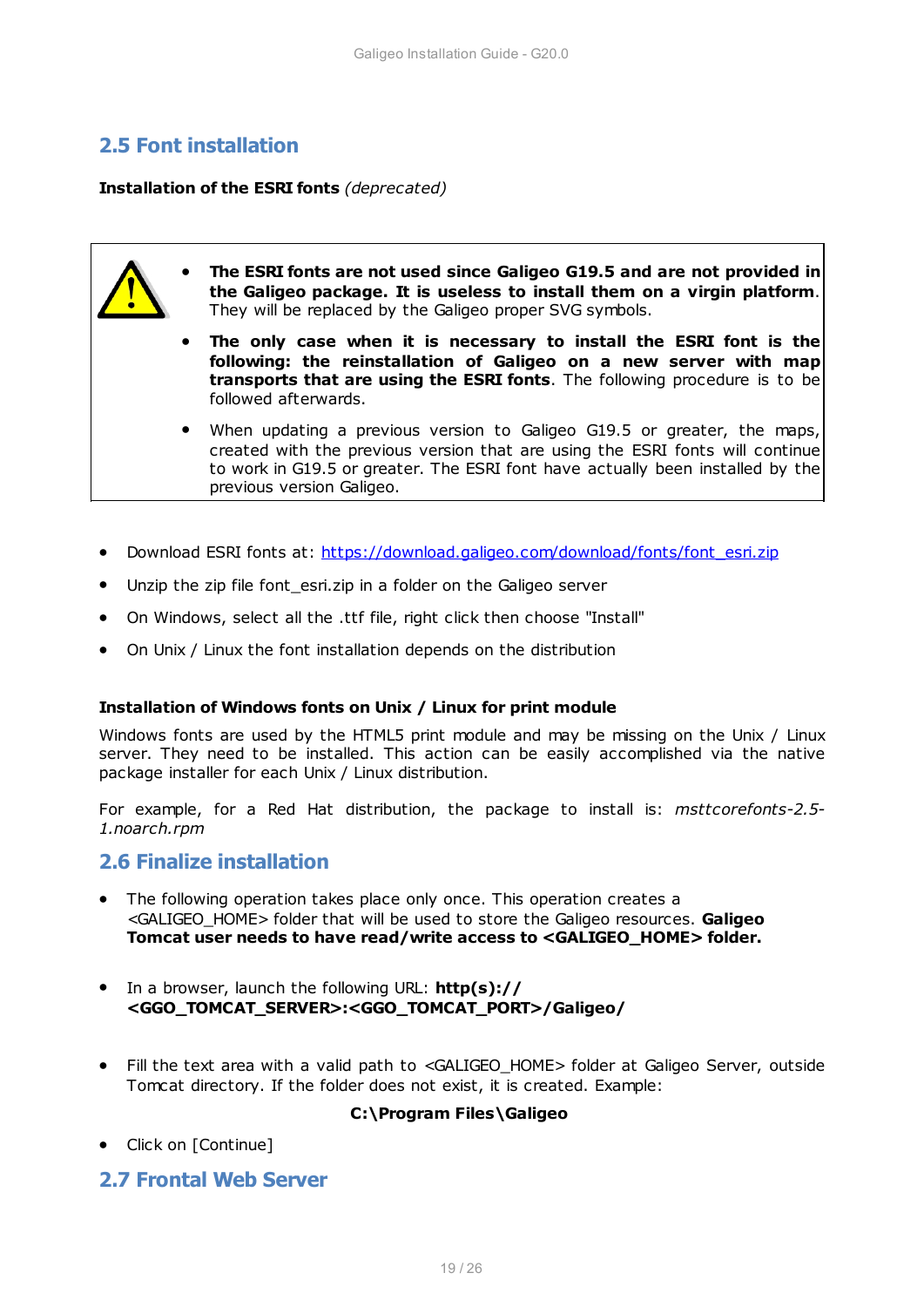If BI portal is accessed from client web browsers trough a frontal web server, you may want that Galigeo web application is also accessed trough this frontal web server.

In such case, Galigeo frontal URL must be declared in [Galigeo Manager](#page-23-0) console > "Proxy" Menu > "External URL" parameter.



**For example**, if BI portal client URL is:

**http://my.organization.com/bi**

Then Galigeo client URL could be:

#### **http://my.organization.com/Galigeo**

that must be declared in [Galigeo Manager](#page-23-0) console > "Proxy" Menu > "External URL" parameter

## <span id="page-19-0"></span>**2.8 Cluster deployment**

Galigeo can be deployed in a cluster of Tomcat servers that are visible through a unique frontal web server in charge of load balancing and fail-over.



**The Territory Management tool, that needs a separate license, does not support cluster deployment.**

In a cluster deployment, there is:

- · **One Galigeo.war webapp per Tomcat Server**
- · **A unique <GALIGEO\_HOME> directory shared between all Galigeo webapps.**
	- o This can be done, for example, by mounting the same Network Drive, for example "Z:", on each server
	- o The path to <GALIGEO\_HOME> directory must be the same on each server. *Example*: Z:\applications\Galigeo

#### **Installation / configuration steps are detailed below:**

**NB:** We describe below the sharing of a unique <GALIGEO\_HOME> directory between all Galigeo webapps by mounting the same Network Drive on each server. This are other ways to do this sharing by using, for example, symbolic links.

- · **0 Prerequisites: on each Tomcat server there is a mount of the same Network Drive,** referencing the same network server.
	- o *Example*: **the network drive "Z:" referencing** the same network path, **\ \<NAS\_SERVER>\**
- · **1 A standard installation is done on each Tomcat server** see paragraphs 2.2 to 2.5 above - **with a point of attention when finalizing the installation,** see paragraph ["2.5 Finalize installation](#page-18-1)":
	- o **On each Tomcat server the same <GALIGEO\_HOME> directory is defined using the network Drive**.
	- o *Example*: On each Tomcat server, the path to <GALIGEO\_HOME> directory is defined to "Z:\applications\Galigeo"
	- o *Remark*: the "real" network path corresponding to the above path is "\ \<NAS\_SERVER>\applications\Galigeo"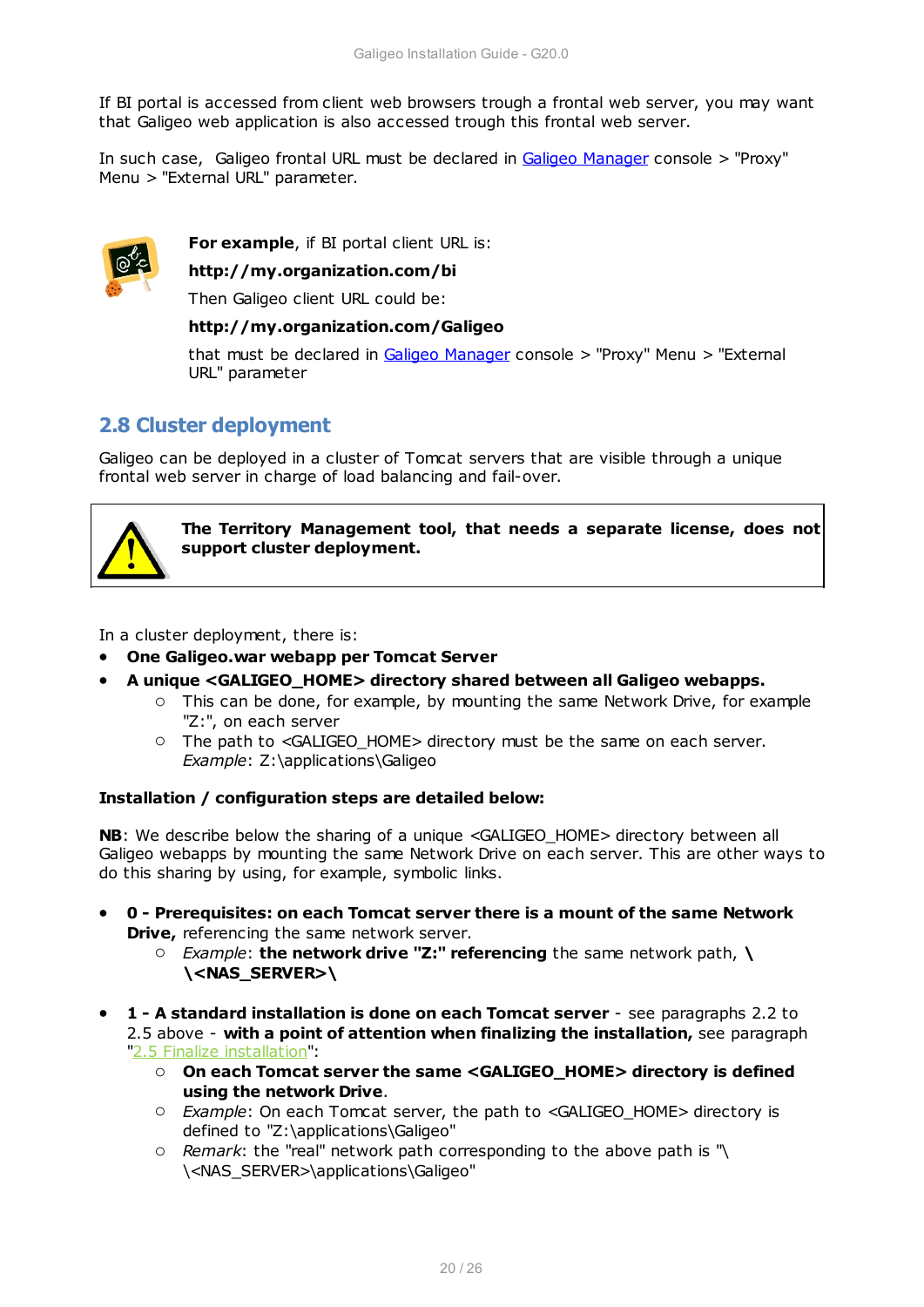· **2 - Declare Galigeo client / frontal URL in Galigeo Manager**: see paragraph ["2.6](#page-18-2) [Frontal Web Server"](#page-18-2).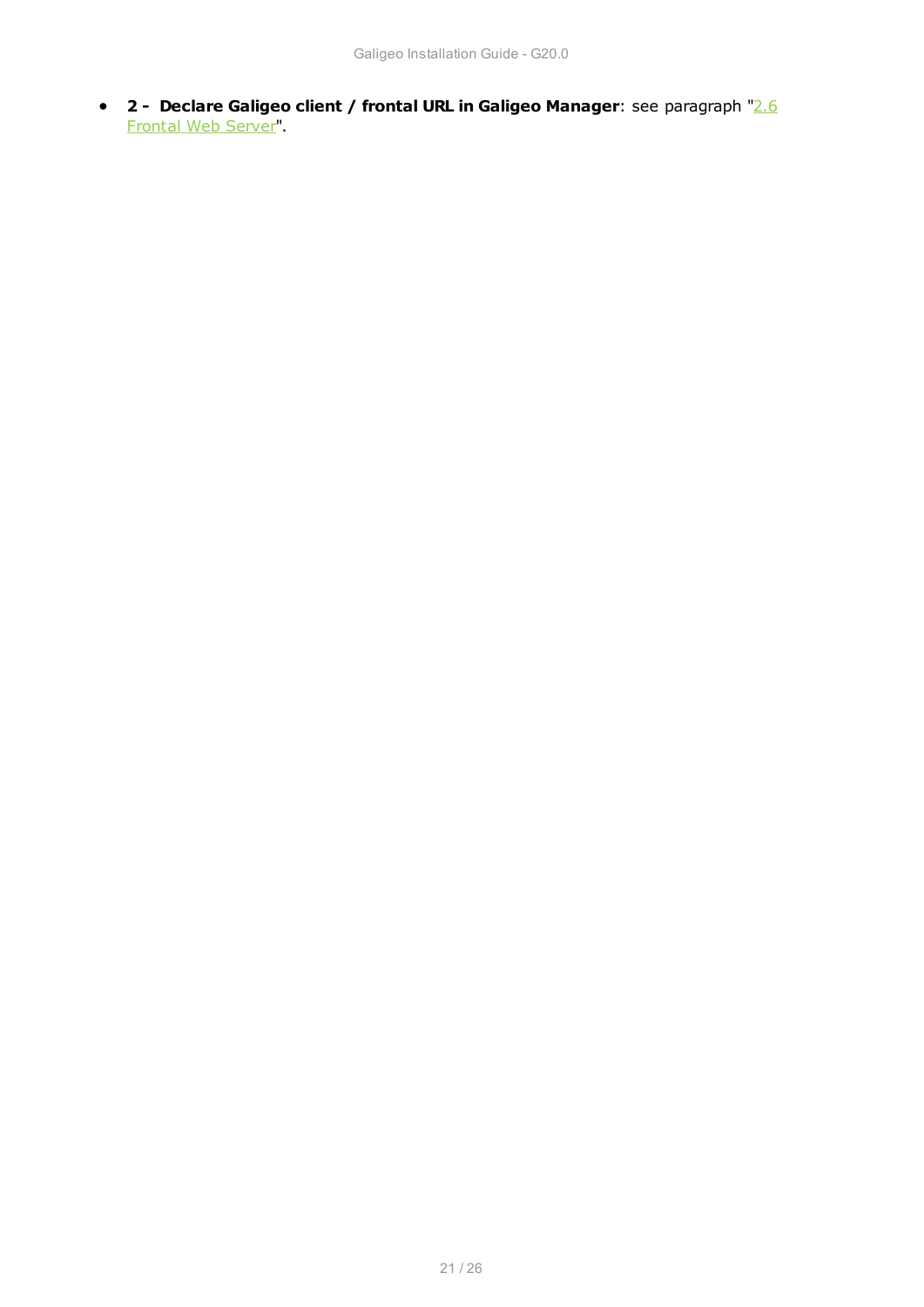# <span id="page-21-0"></span>**Chapter 3: Update an existing installation**

#### **The procedure takes place on the Galigeo server**.

A Galigeo webapp is already deployed in the Galigeo Tomcat.

**<GGO\_TOMCAT\_HOME>** is the root directory of Tomcat Server.



**Example** of **<GGO\_TOMCAT\_HOME>** : Windows: **D:\products\tomcat**

- · Stop Galigeo Tomcat service
- · Go to **<GALIGEO\_HOME>/config** (ex: D:\products\galigeo\config), and **inactivate current config.json file by renaming it config.json.old**, for example. The new config.json file is automatically generated on the first display of a G18 map. If the old file has been customized (ex: custom basemaps), the customization has to be transferred to the new file
- · Go to **<GGO\_TOMCAT\_HOME>/webapps** (ex: D:\products\tomcat\webapps\), **delete** or **move** in a backup directory outside tomcat the following elements:
	- o **Galigeo** folder
	- o **Galigeo.war** file
- · Copy the new **Galigeo.war webapp** to **<GGO\_TOMCAT\_HOME>/webapps**
- · **Empty Tomcat cache**: go to **<GGO\_TOMCAT\_HOME>/work/Catalina/localhost/** and remove **Galigeo** folder
- · Restart Galigeo Tomcat service.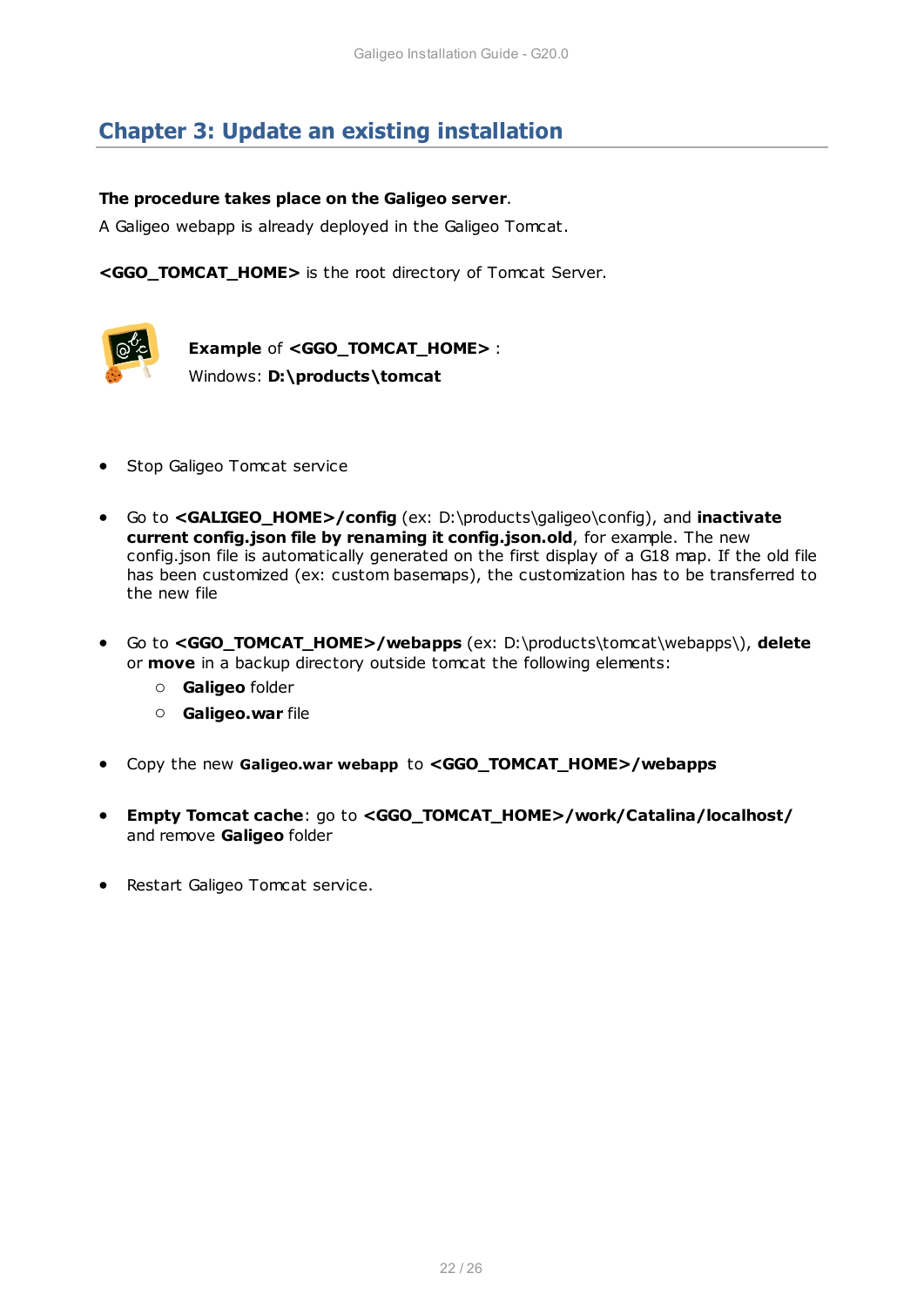# <span id="page-22-0"></span>**Chapter 4: Uninstall Galigeo**

**The procedure takes place on Galigeo Sever**.

<**GALIGEO\_HOME>** is the Galigeo installation directory.



**Example** of <**GALIGEO\_HOME>** : Windows: **D:\products\galigeo** Unix / Linux : **/products/galigeo**

**<GGO\_TOMCAT\_HOME>** is the root directory of Galigeo Tomcat Server.



**Example** of **<GGO\_TOMCAT\_HOME>** : Windows: **D:\products\tomcat**

- · Stop Galigeo Tomcat service
- · **Backup** <**GALIGEO\_HOME> directory and all its content**
- · Delete <**GALIGEO\_HOME>** directory
- · Go to **<GGO\_TOMCAT\_HOME>/webapps** (ex: D:\product\tomcat\webapps\), **delete** the following elements:
	- o **Galigeo** folder
	- o **Galigeo.war** file
- · **Empty Tomcat cache**: remove the directory **Galigeo** located at **<GGO\_TOMCAT\_HOME>/work/Catalina/localhost**
- · Restart Galigeo Tomcat Service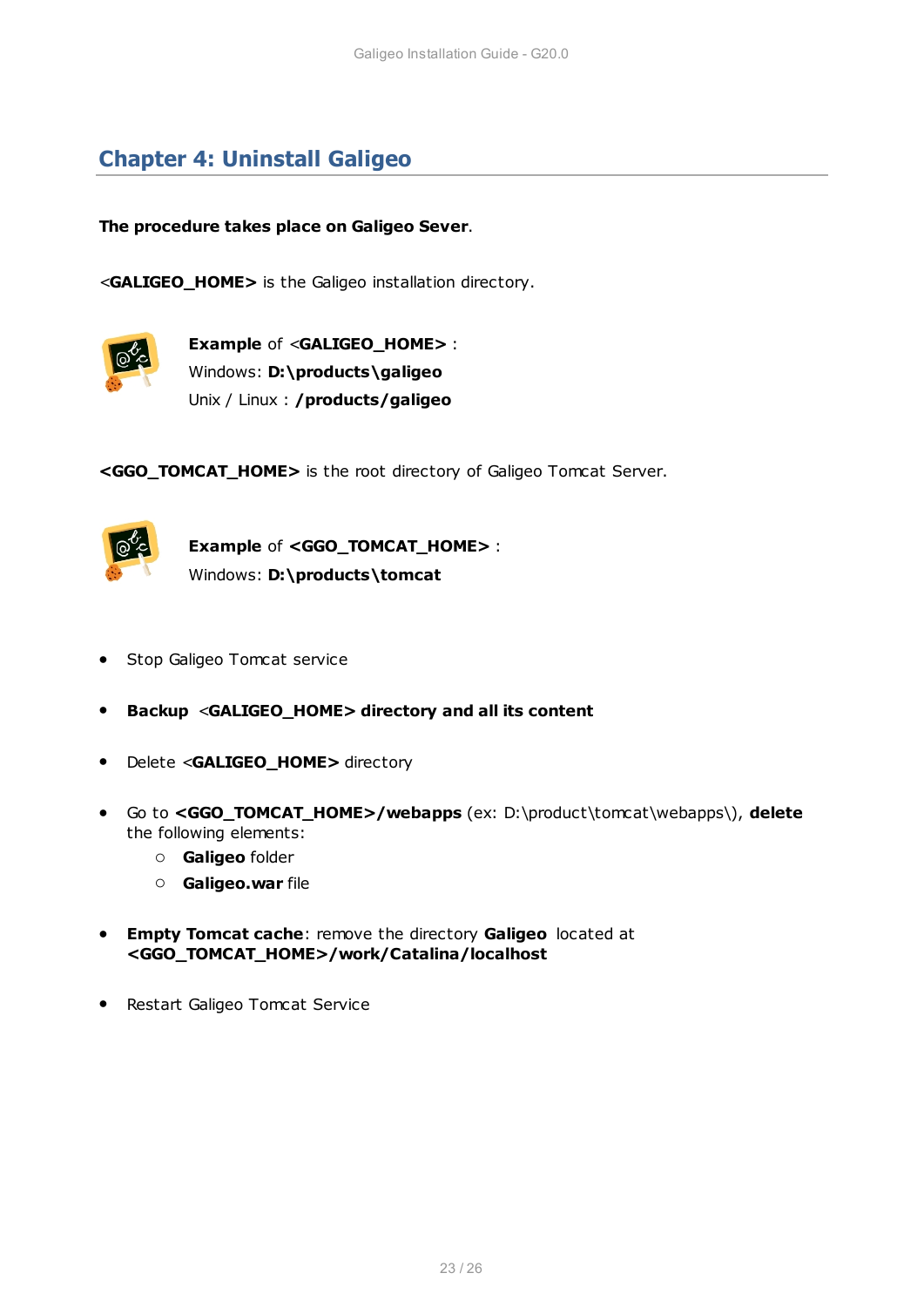# <span id="page-23-0"></span>**Chapter 5: Galigeo Manager**

Managing Galigeo application ; users, geographical data catalog, license, etc ; is done in Galigeo Manager web administration console. A full description of these steps is found in "Chapter 2 - Galigeo Manager" of the user guide.

Galigeo Manager URL is the following:

#### **http://<GGO\_TOMCAT\_SERVER>:<GGO\_TOMCAT\_PORT>/Galigeo/**



**http://ggo-srv:8080/Galigeo/**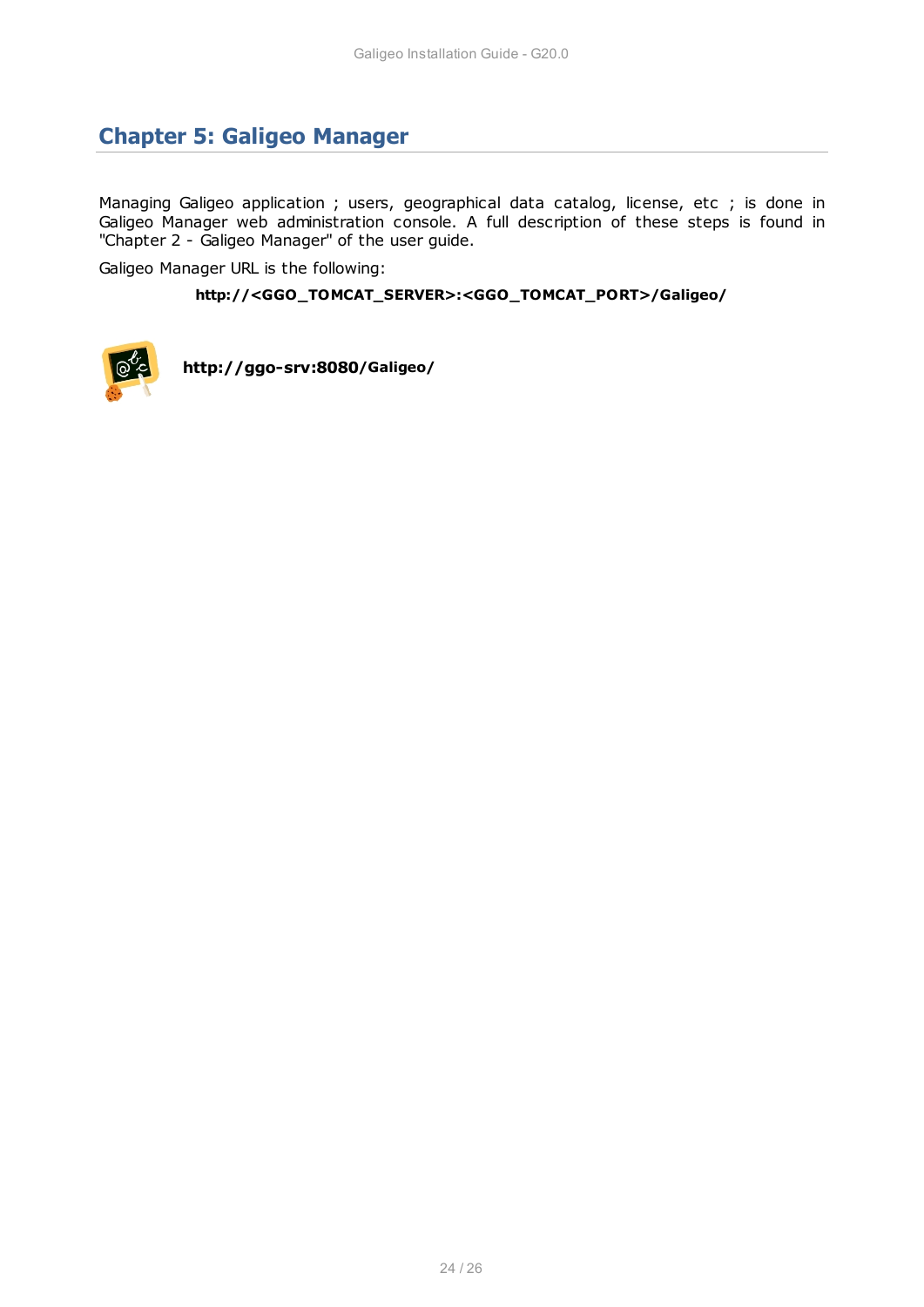# <span id="page-24-0"></span>**Chapter 6: Insert Maps In BI Portal**

The steps to insert Galigeo Maps in BI Portal, using Galigeo REST API, is found in the "Galigeo\_OpenMap\_REST-API\_en.pdf" developer guide.

## <span id="page-24-1"></span>**Chapter 6 : Annexes**

In this chapter:

[Backup of Galigeo Home](#page-25-0)